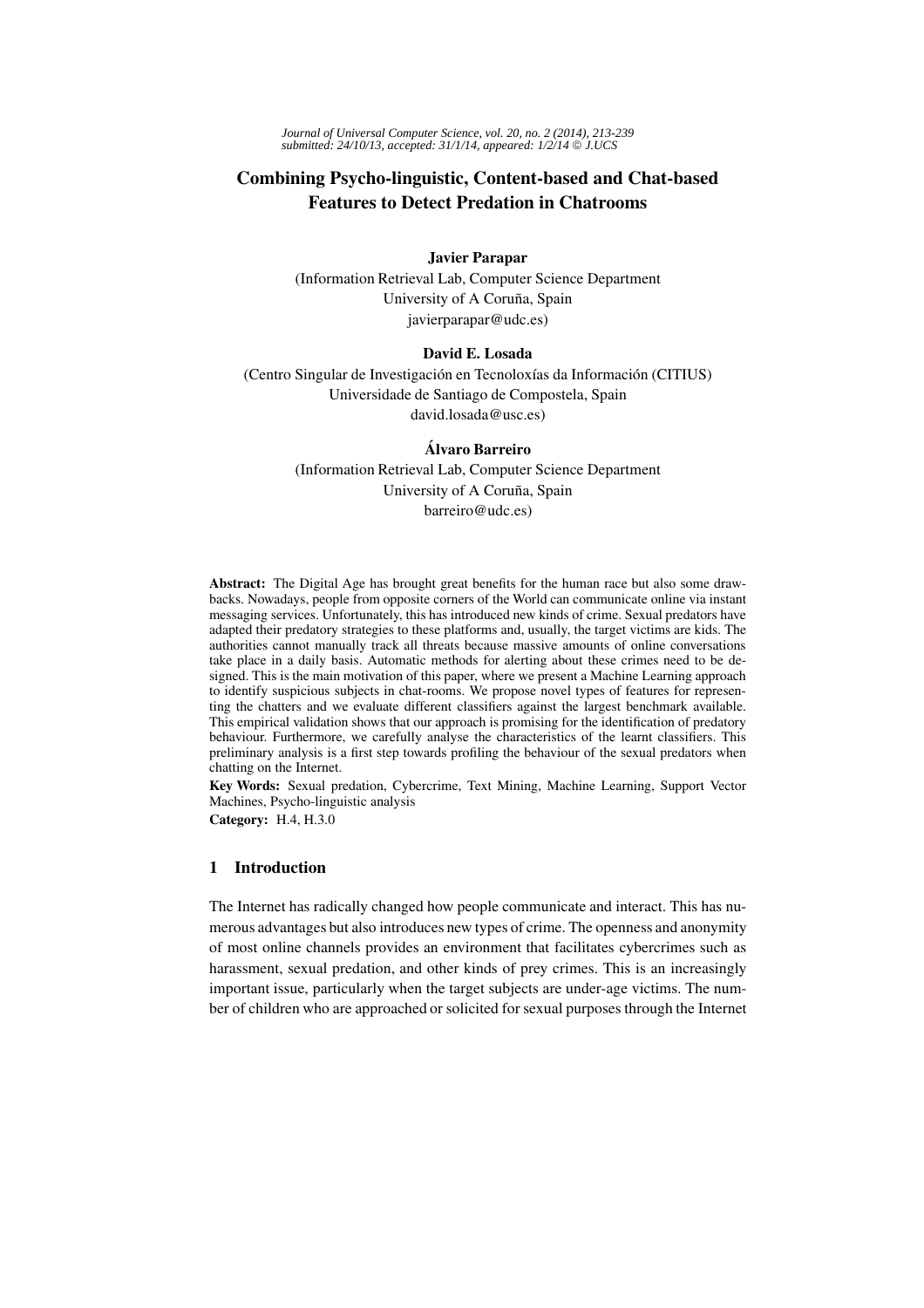is staggering [Mcghee et al. 2011] and, unfortunately, online sexual predators always outnumber the law enforcement officers available in police cybercrime units [Pendar 2007].

To illustrate the need to advance cybercrime detection, let us consider the case of  $S.K<sup>1</sup>$ , a 14-year-old Estonian teenager who committed suicide in 2009 after being recurrently harassed by a paedophile through the Internet. The paedophile pretended to be a teenager girl in order to gain access to dozens of victims. He could therefore interact with many children in a seemingly natural way. Sadly, S.K. could not bear the constant coercion from the paedophile and this soon led to his suicide. The "Myspace mom" case<sup>2</sup> is another tragic example: L.D. and other cyberbullies pretended to be a teenager boy on Myspace and befriended a teenager girl (M.M). After several weeks exchanging messages they abruptly ended their friendship, telling M.M. that she was cruel. Some days later M.M. committed suicide. These two cases, and many others that occur on a yearly basis across the world, are highly indicative of how severe cyberthreats are3.

There is a need for technological solutions that can process huge amounts of data and alert about possible offences. Following this line, we make here two main contributions. First, we present an effective and efficient Machine Learning approach to identify suspicious subjects in chatrooms. More specifically, we follow a supervised learning approach that constructs subject classifiers driven by innovative sets of features. The text written by every chatter within a chatroom is important to understand his/her behaviour. We therefore extract the lines written by every individual and compute standard content-based features from this text. However, our representation of the subjects goes well beyond this. Sexual predation is intrinsically a deception activity. In the area of psycho-linguistics, there is evidence that links natural word use to personality, social and situational fluctuations, and other interventions [Pennebaker et al. 2003]. Part of speech particles, such as pronouns, articles, conjunctives or auxiliary verbs, serve as markers of emotional state and can even provide very valuable clues about deception and honesty. We utilise this type of psycho-linguistic evidence to define new features for our classifiers and show that this is a viable avenue to detect sexual predation. Furthermore, we also include additional features based on the global activity of the chatters.

A second contribution of this paper is analytical in nature. We utilise the classifiers learnt for sexual predator identification to study the characteristics that distinguish predators from other subjects. Our classification methods are naturally interpretable and, thus, permit to ascertain the behaviour of malicious Internet users when compared to regular users. This is a valuable contribution, not only to know what features are more discriminative but also to gain some insight into the tactics of the predators. We believe

<sup>1</sup> http://www.publico.es/espana/263683/retrato-de-una-cibervictima

<sup>2</sup> http://www.foxnews.com/story/2007/11/16/mom-myspace-hoax-led-to-daughter-suicide/

<sup>&</sup>lt;sup>3</sup> It is not our intention to establish a casual relationship between online chatting and suicide. With these two cases, we simply exemplify that in these cases suicide was preceded by a harassing episode through online channels and, therefore, it is important to design new alert software tools.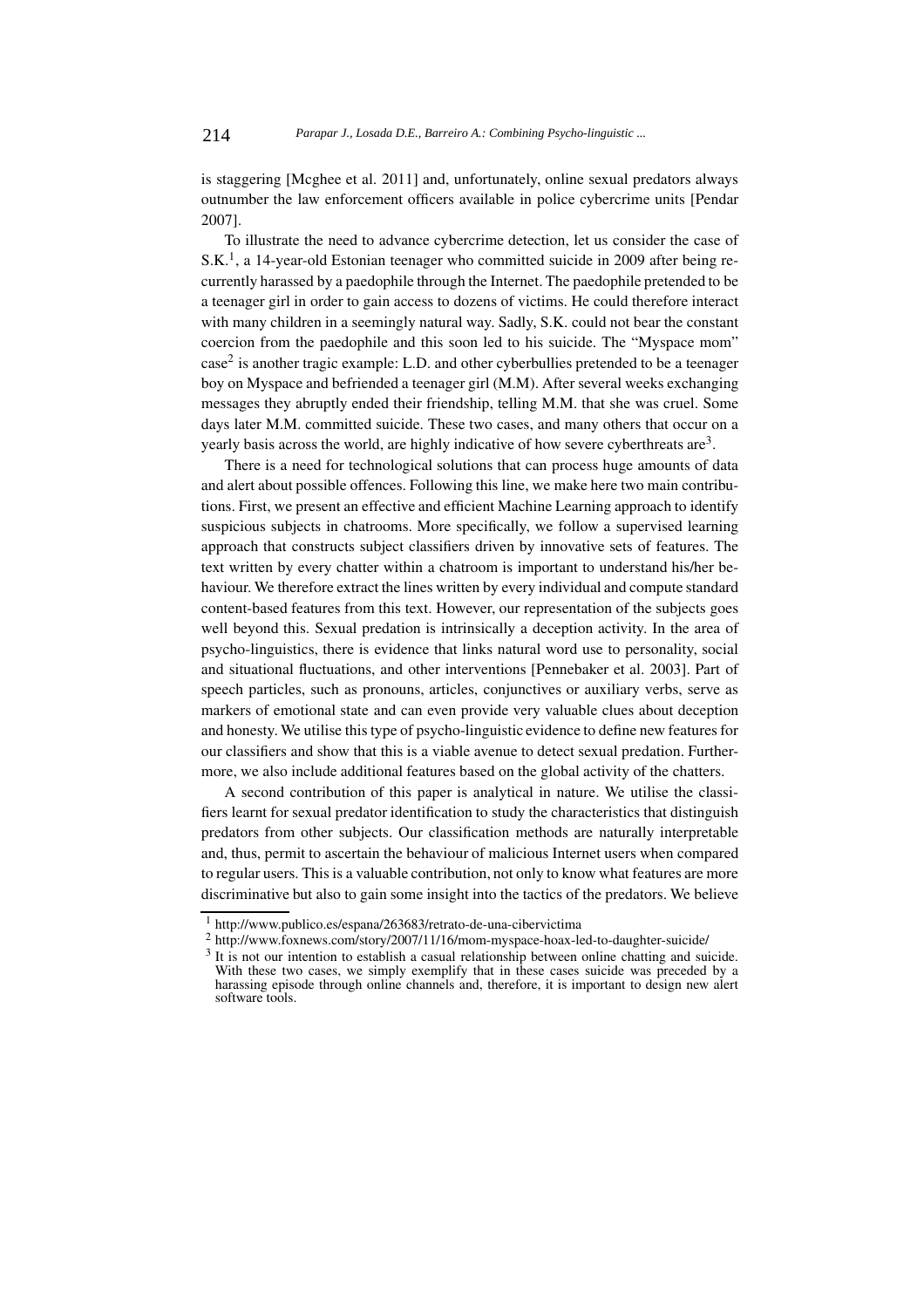that this preliminary analysis is important to suggest precautionary measures and to help governmental departments and non-governmental organisations when informing children about possible threats. This analysis also includes a study of the linguistic profile of the predators, relating it to findings in the area of psycho-linguistics.

The rest of this paper is organised as follows. Section 2 reports some studies related to our research and Section 3 presents our classification approach for sexual predation identification. Section 4 contains a careful analysis that gives preliminary insights into the behaviour of the predators. The paper ends with Section 5, where we expose some concluding remarks.

## 2 Related Work

Data mining and Machine Learning methods have been successfully applied for combating a wide array of crimes [Nissan 2012, Mena 2003]. For instance, clustering and association rules were jointly combined for discovering knowledge from massive real crime datasets [Lee and Estivill-Castro 2011]. In [Kianmehr and Alhajj 2008], Support Vector Machines were employed for predicting crime hot-spot locations. We also take a supervised learning perspective for sexual predation identification in the Internet.

Our approach for detecting sexual predators relies on three different types of features: traditional term weighting features, conversational features and psycho-linguistic features.

*Term weighting features*. The tf/idf term weighting scheme has been successful in different tasks since its seminal proposal for document retrieval [Spärck-Jones 1972]. In particular, tf/idf has been shown to be effective for Text Classification [Joachims 1998, Dumais et al. 1998].

*Conversational features*. Features related to the activity of the chat participants and other conversation-based characteristics have been recently exploited by some research teams participating in the PAN 2012's sexual predation identification task [Inches and Crestani 2012]. For instance, Morris and Hirst employed behavioural features such as the user response time, the degree of initiative of a user, and the number of conversations in which a user engages [Morris and Hirst 2012].

*Psycho-linguistic features*. These features have been traditionally used in tasks where detecting deceptive language is important. For instance, Ott and colleagues exploited linguistic categories for opinion spam detection [Ott et al. 2011], and Cheng and colleagues applied similar categories for author gender identification [Cheng et al. 2011]. Moreover, some PAN 2012 participants applied a psycho-linguistic approach with moderate success [Salmasi and Gillam 2012]. In [Bogdanova et al. 2012b], the authors modelled fixated discourse to detect cyberpaedophiles in chats. To meet this aim, they designed features based on the length of sex-related lexical chains within the conversations. This team of researchers also applied sentiment and emotion-based features to detect sexual predators online. These features worked well against a small dataset [Bog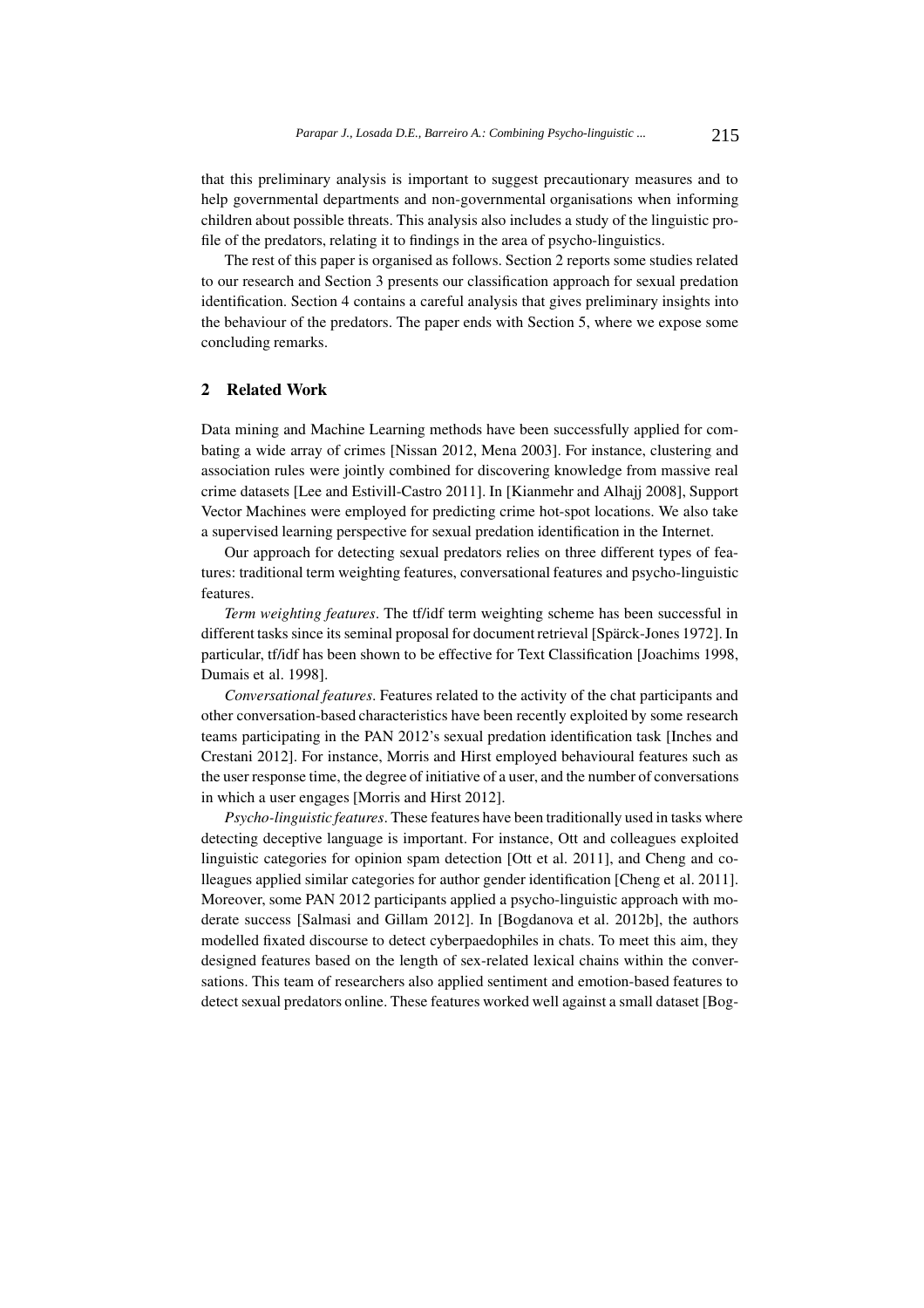danova et al. 2012a] but failed against more complex collections [Inches and Crestani 2012].

A wide range of learning strategies have been adopted for sexual predation classification in the literature. Some authors, e.g. [Parapar et al. 2012], designed a single-stage user-level classification method where all the text written by a given user (extracted from all his/her conversations) is considered as a whole. Our current paper is an extended version of [Parapar et al. 2012]. We follow here the same experimental methodology but we include a careful analysis of the best performing classifiers and the most discriminative features. Other teams [Villatoro-Tello et al. 2012, Peersman et al. 2012] applied a two-stage approach with an initial conversation-level classification that tries to filter out conversations with no sexual predation, and a subsequent predator-victim classification. The two-stage method designed in [Villatoro-Tello et al. 2012] was highly effective but the main reason behind such high performance was a pre-processing step that removed 90% of the conversations: a) conversations that had only one participant were removed, b) conversations that had less than six interventions per-user were removed, and c) conversations that had long sequences of unrecognised characters (apparently images) were removed. Such heuristic pruning was favourable for a particular experimental setting but can most likely not be used with other datasets.

Some studies related to profiling sexual predators on the Internet have been published in the literature, e.g. [Malesky 2007, Marcum 2007]. These studies, often based on manually inspecting the data, are limited to a small number of predators. Furthermore, the predators are studied in isolation with no comparative analysis of the differences between predators and regular chatters. Our analysis of the behaviour of sexual predators is also limited, mainly because of the difficulties to compile an assorted collection of personal conversations. However, we work with a large sample of chats and the characteristics of the learnt classifiers are interesting to shape a preliminary profile of sexual predation in chatrooms.

## 3 Automatic Classification of Chat Participants

Online conversations (e.g., in chats) are composed of a chronological sequence of textual messages written by Internet users. Every individual can be characterised by the lines or messages that he/she writes and, given some training data, sexual predator identification can be approached as a supervised learning problem. We represent the chatters (or subjects) with textual and non-textual features and apply Text Classification [Sebastiani 2002] (TC). TC works from a set of labelled examples (training data) and constructs a classifier able to predict labels for unseen examples. In many application domains, TC drives state-of-the-art solutions. For instance, many email spam classifiers perform above 90% in terms of accuracy [Androutsopoulos et al. 2000]. In the area of TC, a wide range of classifiers and textual representation methods have been proposed [Sebastiani 2002] and applying them to design solutions for finding cyberpredators is a natural and sensible choice.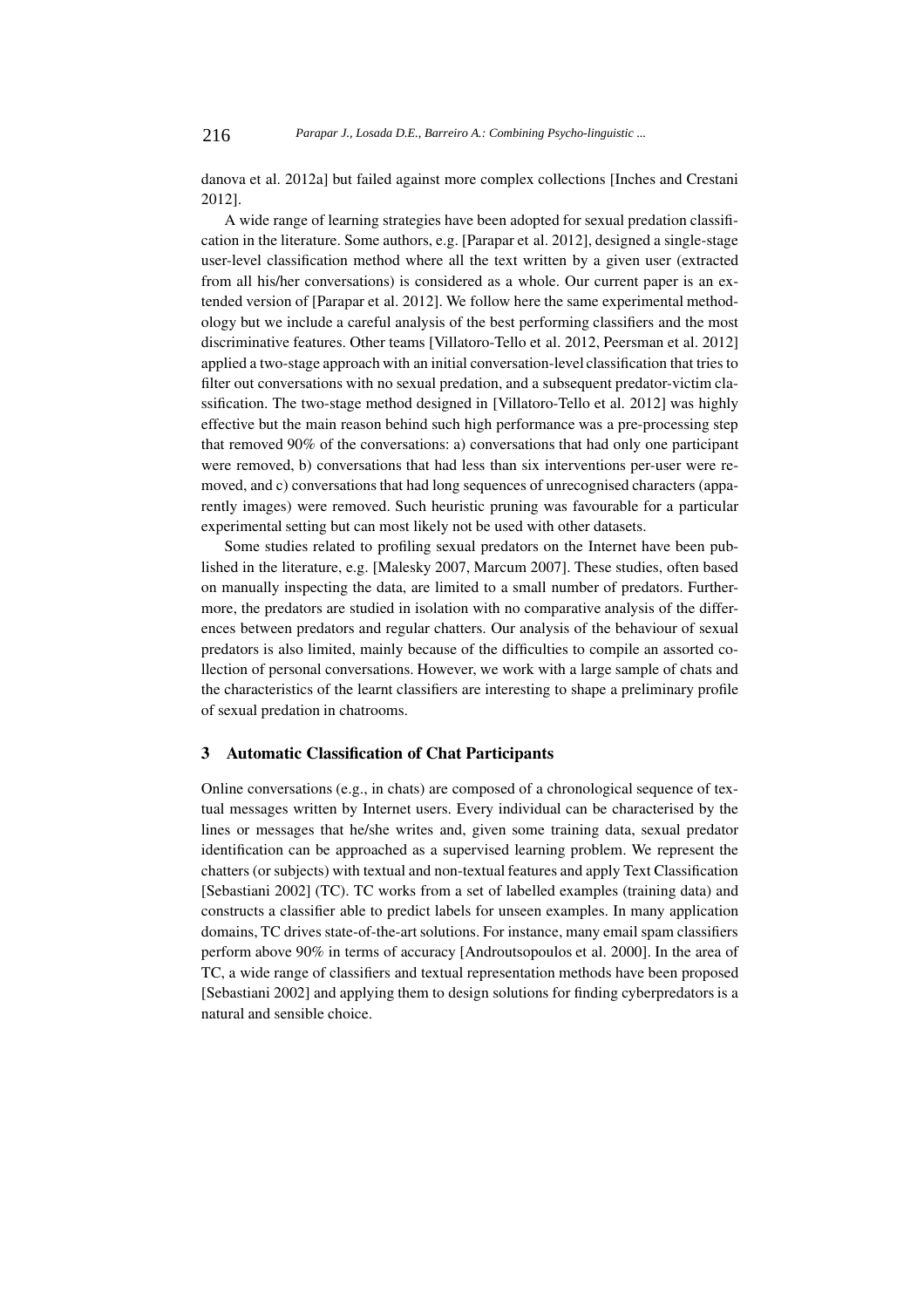|                        | PJ   | Omegle IRCs       |             |
|------------------------|------|-------------------|-------------|
| # conversations        |      | 8044 48569 287643 |             |
| # unique users         | 731  |                   | 7018 308662 |
| # unique predators 396 |      |                   |             |
|                        |      | Training          |             |
| # conversations        | 2723 | 14571             | 49633       |
| # unique users         | 291  | 2660              | 94744       |
| # unique predators     | -142 |                   |             |
|                        |      | <b>Test</b>       |             |
| # conversations        | 5321 | 33998             | 115809      |
| # unique users         | 440  | 4358              | 213918      |
| # unique predators 254 |      |                   |             |

Table 1: Main statistics of the PAN 2012 collection. This collection contains chats from Perverted Justice (PJ), Omegle and two IRC logs.

First, we describe the benchmark used for experimentation. Next, we present our classification approach: representation of the subjects, training strategy, and test.

## 3.1 Chat collection

The construction of a testbed for identifying predatory behaviour in online conversations is a challenge by itself. Some conversation repositories exist but only the PAN 2012 collection [Inches and Crestani 2012] contains regular chat as well as chat containing sexual predators. PAN 2012 is a large collection, with hundred of thousands of conversations, with realistic properties: a low number of true positives (conversations with a potential sexual predator), a large number of potential false positives (people talking about sex or topics that overlap with the topics discussed by predators), and many other non-predatory conversations (non-sexual topics).

Predatory conversations were taken from www.perverted-justice.com (PJ), which has been a common source for different cybercrime datasets. PJ stores logs of online conversations between convicted sexual predators and volunteers posing as under-age teenagers. The false positive set was taken from  $Omega<sup>4</sup>$ . Omegle is a website that allows strangers, connected at the same time to the website, to have anonymous online conversations. This repository contains abusive language and, usually, users engage in cybersex. Other non-predatory conversations were taken from a couple of IRC  $\log s^5$ that contain a large volume of general discussions.

To make the chats comparable, the conversations were homogeneously segmented (the message exchange was cut after 25 minutes) and only the conversations with 150 or

<sup>4</sup> http://www.omegle.com

<sup>5</sup> http://www.irclog.org and http://krijnhoetmer.nl/irc-logs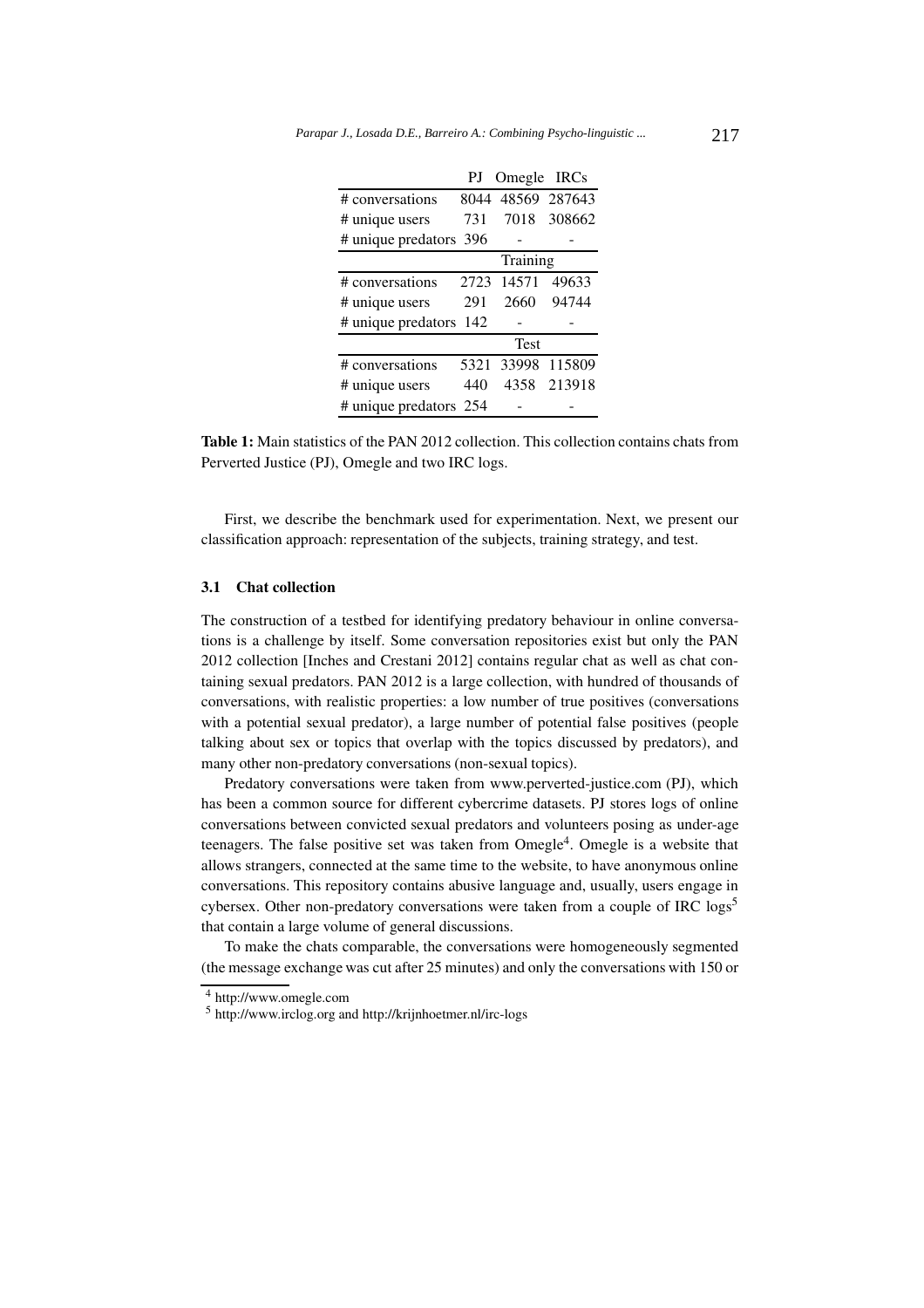fewer messages were retained. This led to a consistent collection whose main statistics are reported in Table 1. Every conversation and every user was assigned an arbitrary unique identifier. To maintain anonymity, nicknames and email addresses within the messages were replaced by arbitrary tags.

This testbed was the reference collection used in PAN 2012, which was a workshop on "Uncovering plagiarism, authorship and social software misuse" held within the Conference and Labs Evaluation Forum (CLEF). The organisers segmented the collection into a training and a testing split and we follow here the same training and test configuration in our experiments. We adopted PAN 2012's Problem 1 (identify the predators among all users in the different conversations) as our experimental task<sup>6</sup>. The main measures to evaluate performance were Precision, Recall, and F1 (the relevant class is here the set of sexual predators). Observe that only 30% of the collection was dedicated to training and, overall, around 0.1% of the users are sexual predators.

This benchmark contains the largest chat corpus available for experimentation. Given the difficulties to acquire such kind of data, PAN 2012 has quickly become a reference for research on sexual predation in the Internet.

#### 3.2 Representation of the chatters

Every participant often takes part in several chat conversations and interacts with different subjects in different ways. It is therefore quite challenging to understand how to properly represent chatroom users from their interactions. Furthermore, the process of sexual predation is known to happen in phases [Mcghee et al. 2011]: gaining access, deceptive trust development, grooming, isolation, and approach. Every conversation could be classified in accordance to this categorisation and, additionally, every user-touser interaction could be monitored to estimate what stages of predation have actually occurred. This leads to very intriguing issues related to how to extract relevant patterns of Internet sexual predation from massive amounts of chat conversations.

We are aware that these user-representation challenges are important to advance in sexual predation identification and we plan to explore them in the near future. However, in this study we approach the problem in a simpler way. For every individual, we concatenated together all the lines written by him/her in any conversation in which he/she participated. The resulting text was our document-based representation for the chat participant (i.e., one document per subject). This textual representation is recognizably simplistic but we expected that it still contained the basic clues to identify predation.

#### 3.2.1 Features

From the document-based representations, we extracted the content-based features (tf/idf and LIWC) described below. We also included in our experiments a set of chat-based

<sup>6</sup> In PAN 2012, a second challenge was proposed (Problem 2), where the participants had to identify the part (the lines) of the conversations which are the most distinctive of the predator behaviour.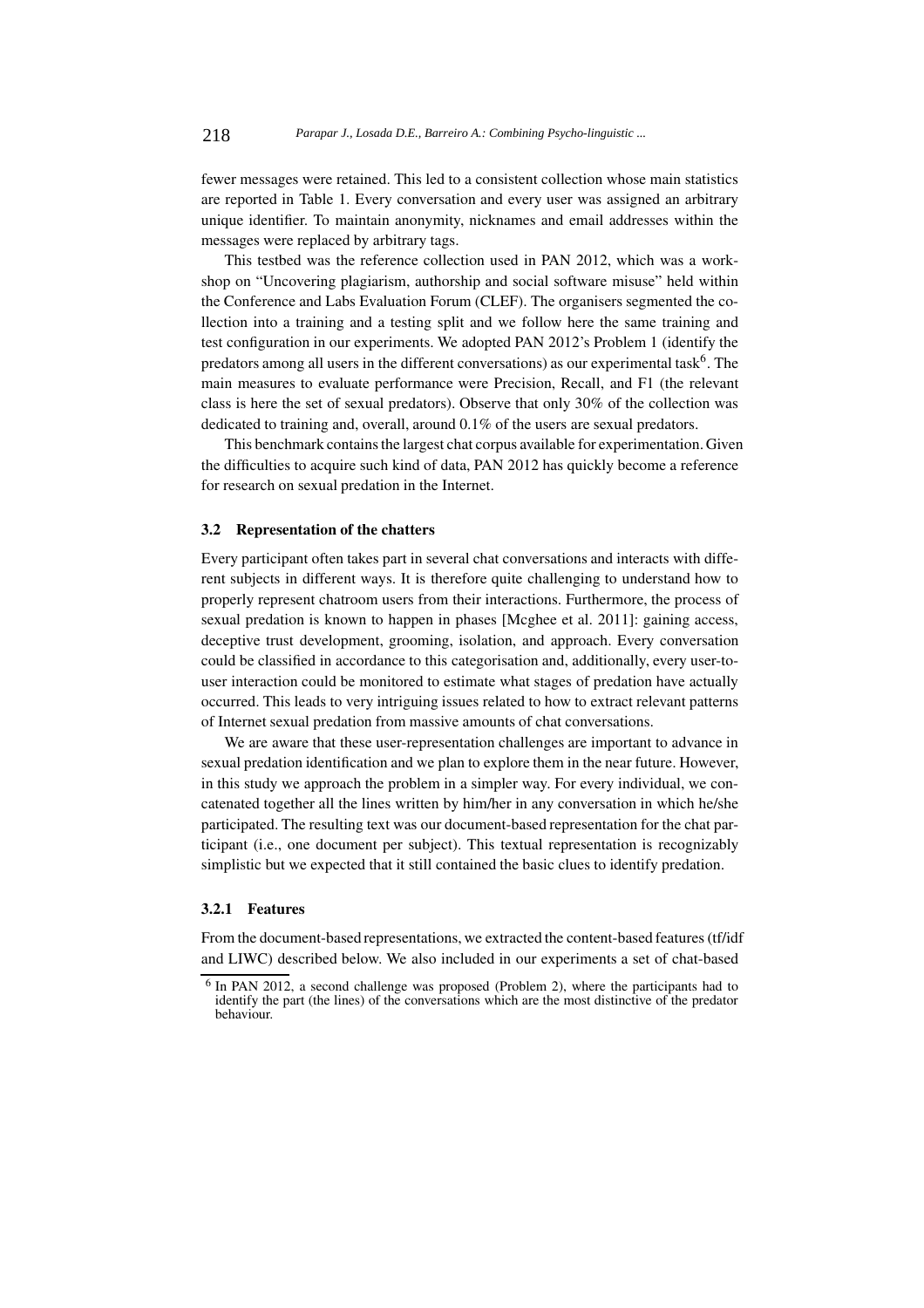features, obtained from the global behaviour of the subject in the chatrooms. This acts as a complementary representation of the chatters.

– *tf/idf* features. This is a baseline representation consisting of a standard unigram representation of text. Given the characteristics of chat conversations, we decided to not apply stemming. We simply pruned the vocabulary by removing those terms appearing in 10 or fewer documents<sup>7</sup>. This removal of infrequent terms reduced training time without reducing effectiveness. Each term was weighted with a standard tf/idf weighting scheme [Spärck-Jones 1972]:

$$
tf\_idf_{t,d} = (1 + \log(tf_{t,d})) \times \log(\frac{N}{df_t})
$$
\n<sup>(1)</sup>

where  $tf_{t,d}$  is the term frequency of the term  $t$  in the document  $d$ ,  $N$  is the number of documents in the collection and  $df_t$  is the number of documents in the collection that contain *t*.

We also considered bigrams and trigrams<sup>8</sup> and tested all the combinations of the tf/idf features: unigrams only, bigrams only, trigrams only, unigrams +bigrams, unigrams+trigrams, bigrams+trigrams, and all n-grams. For the sake of clarity, we will only report and discuss those combinations with reasonably good performance.

– *LIWC* features. Predation can arguably be discovered using Psycho-linguistic features. In the area of Psychology [Pennebaker et al. 2003], it has been shown that the words people use in their daily lives can reveal important aspects of their social and psychological worlds. We explored psychological aspects of natural language use with Linguistic Inquiry and Word Count (LIWC) [Pennebaker et al. 2012], which is text analysis software that calculates the degree to which people use different categories of words. The ways that individuals talk and write provide windows into their emotional and cognitive worlds and can be used to analyse aspects such as deception or honesty. LIWC processes textual inputs and produces output variables such as standard linguistic dimensions, word categories tapping into psychological constructs (e.g., affect, cognition), personal concern categories (e.g., work, home, leisure), and some other dimensions (paralinguistic dimensions, punctuation categories, and general descriptor categories). Overall, there are 80 different LIWC dimensions and we processed every document in our collection (as originally written, with no modifications or preprocessing) to obtain 80 LIWC features associated to every individual (Table 2).

<sup>7</sup> Terms whose character size was greater than 20 were also removed.

<sup>&</sup>lt;sup>8</sup> We excluded bigrams and trigrams occurring in 3 or less documents. The n-grams having a character size equal to or greater than 40 were also removed.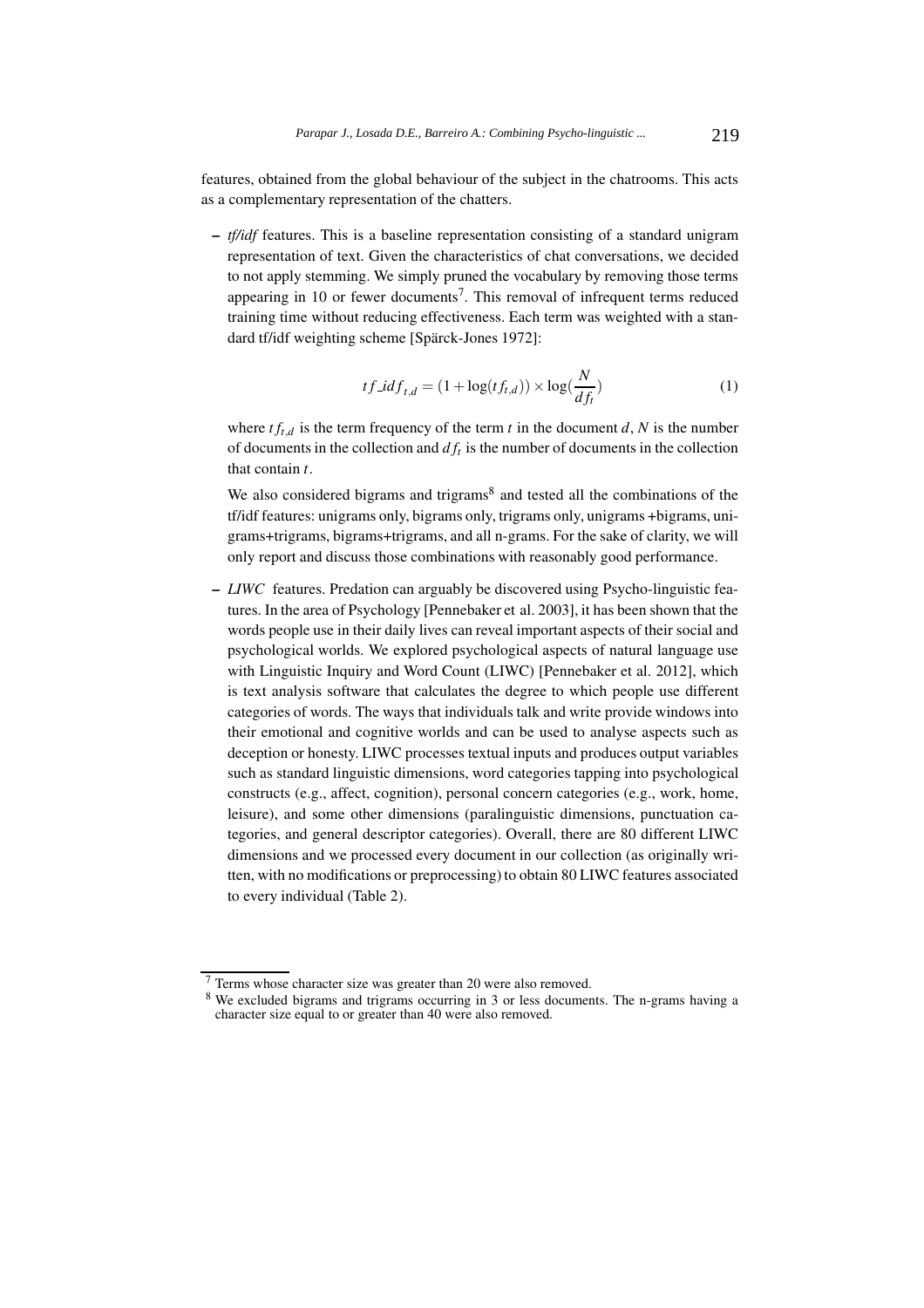| Category                       | Abbrev  | <b>Examples</b>           |
|--------------------------------|---------|---------------------------|
| <b>Linguistic Processes</b>    |         |                           |
| Word count                     | WC      |                           |
| words/sentence                 | wps     |                           |
| Dictionary words               | dic     |                           |
| Words>6 letters                | sixltr  |                           |
| <b>Function words</b>          | funct   |                           |
| Pronouns                       |         | pronoun I, them, itself   |
| Personal pronouns              | ppron   | I, them, her              |
| 1st pers singular              | i       | I, me, mine               |
| 1st pers plural                | we      | We, us, our               |
| 2nd person                     | you     | You, your, thou           |
| 3rd pers singular              | shehe   | She, her, him             |
| 3rd pers plural                | they    | They, their               |
| Impersonal pronouns            | ipron   | It, it's, those           |
| Articles                       | article | A, an, the                |
| Common verb                    | verb    | Walk, went, see           |
| Auxiliary verbs                | auxverb | Am, will, have            |
| Past tense                     | past    | Went, ran, had            |
| Present tense                  | present | Is, does, hear            |
| <b>Future tense</b>            | future  | Will, gonna               |
| Adverbs                        | adverb  | Very, really, quickly     |
| Prepositions                   | prep    | To, with, above           |
| Conjunctions                   | conj    | And, but, whereas         |
| Negations                      | negate  | No, not, never            |
| Quantifiers                    | quant   | Few, many, much           |
| <b>Numbers</b>                 | number  | Second, thousand          |
| Swear words                    | swear   | Damn, piss, fuck          |
| <b>Psychological Processes</b> |         |                           |
| Social processes               | social  | Mate, talk, they, child   |
| Family                         | family  | Daughter, husband, aunt   |
| Friends                        | friend  | Buddy, friend, neighbor   |
| Humans                         | human   | Adult, baby, boy          |
| Affective processes            | affect  | Happy, cried, abandon     |
| Positive emotion               | posemo  | Love, nice, sweet         |
| Negative emotion               | negemo  | Hurt, ugly, nasty         |
| Anxiety                        | anx     | Worried, fearful, nervous |
| Anger                          | anger   | Hate, kill, annoyed       |
|                                |         |                           |

Continued on next page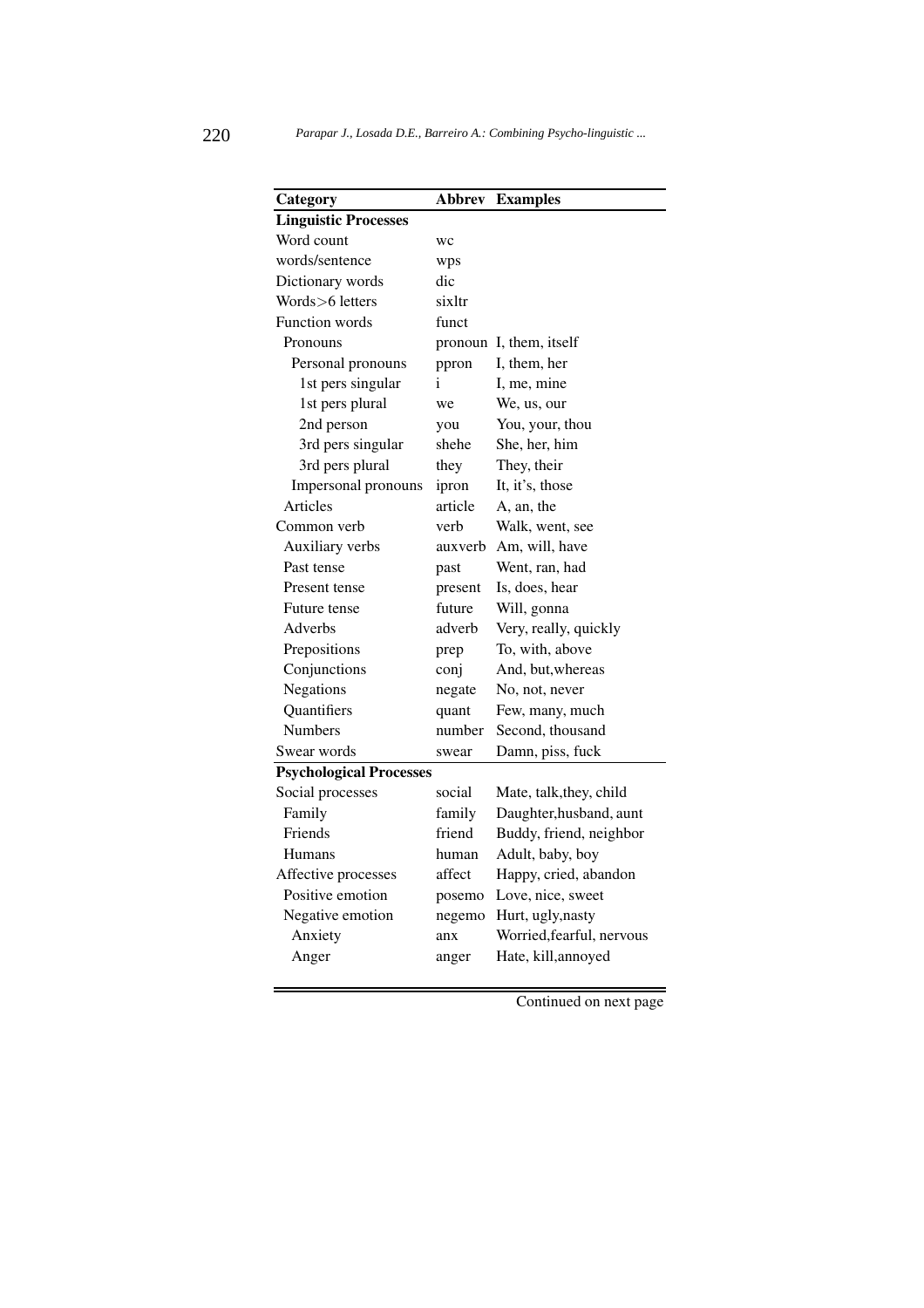| Category                    |         | <b>Abbrev Examples</b>     |
|-----------------------------|---------|----------------------------|
| Sadness                     | sad     | Crying, grief, sad         |
| Cognitive processes         |         | cogmech cause, know, ought |
| Insight                     | insight | think, know, consider      |
| Causation                   | cause   | because, effect, hence     |
| Discrepancy                 | discrep | should, would, could       |
| Tentative                   | tentat  | maybe, perhaps, guess      |
| Certainty                   | certain | always, never              |
| Inhibition                  | inhib   | block, constrain, stop     |
| Inclusive                   | incl    | And, with, include         |
| Exclusive                   | excl    | But, without, exclude      |
| Perceptual processes        | percept | Observing, heard, feeling  |
| See                         | see     | View, saw, seen            |
| Hear                        | hear    | Listen, hearing            |
| Feel                        | feel    | Feels, touch               |
| <b>Biological processes</b> | bio     | Eat, blood, pain           |
| Body                        | body    | Cheek, hands, spit         |
| Health                      | health  | Clinic, flu, pill          |
| Sexual                      | sexual  | Horny, love, incest        |
| Ingestion                   | ingest  | Dish, eat, pizza           |
| Relativity                  | relativ | Area, bend, exit, stop     |
| Motion                      | motion  | Arrive, car, go            |
| Space                       | space   | Down, in, thin             |
| Time                        | time    | End, until, season         |
| <b>Personal Concerns</b>    |         |                            |
| Work                        | work    | Job, majors, xerox         |
| Achievement                 | achieve | Earn, hero, win            |
| Leisure                     | leisure | Cook, chat, movie          |
| Home                        | home    | Apartment, kitchen, family |
| Money                       | money   | Audit, cash, owe           |
| Religion                    | relig   | Altar, church, mosque      |
| Death                       | death   | Bury, coffin, kill         |
| Spoken categories           |         |                            |
| Assent                      | assent  | Agree, OK, yes             |
| Nonfluencies                | nonflu  | Er, hm, umm                |
| Fillers                     | filler  | Blah, Imean, youknow       |
|                             |         |                            |

Concluded

Table 2: LIWC dimensions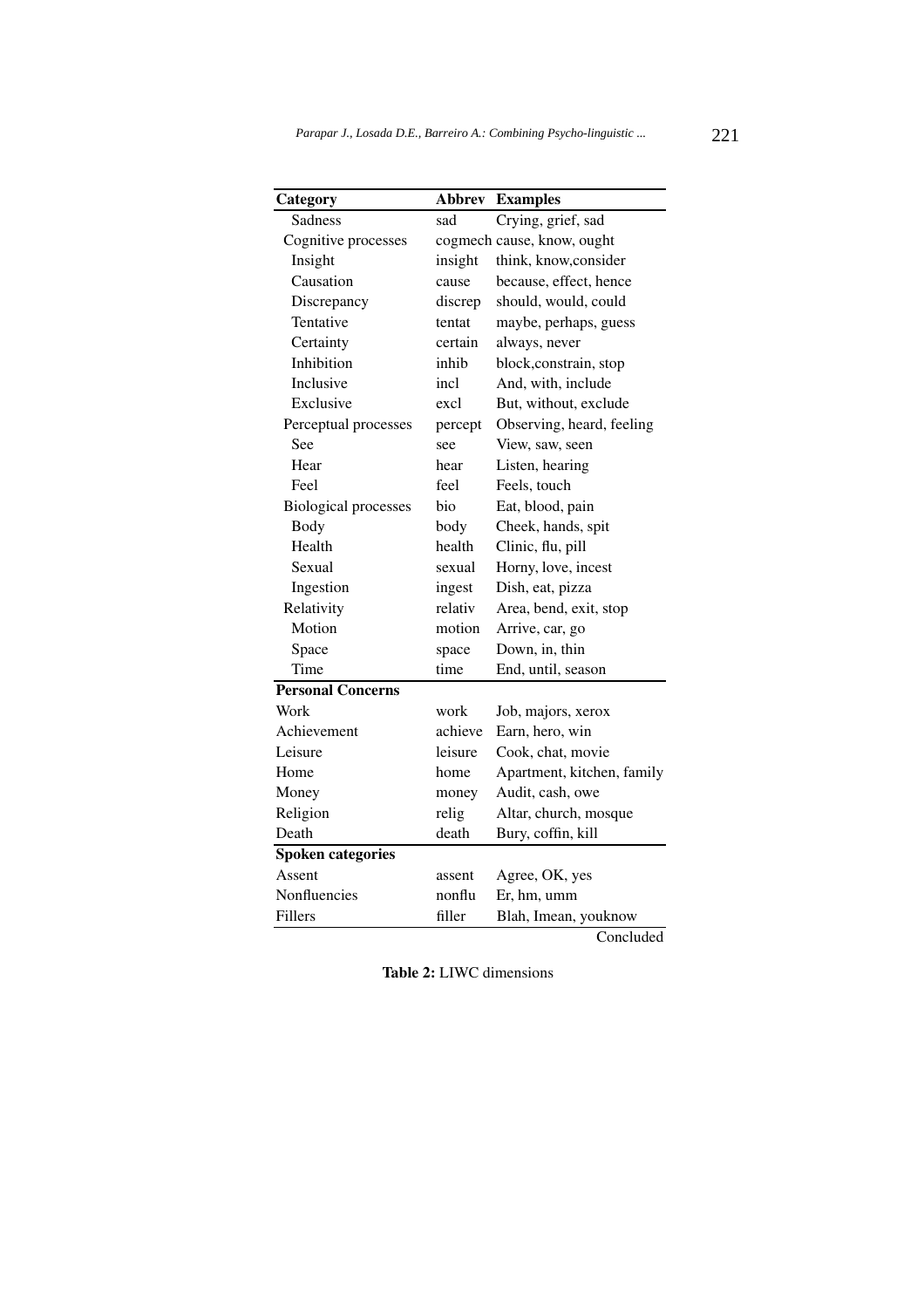The first two features, wc and wps, are the total count of the number of words and the average number of words per sentence, respectively. The rest of the features are percentages of occurrence of words from different linguistic categories (e.g., % of words in the text that are pronouns). Table 2 includes the LIWC category, an abbreviated name for the category and some examples for each LIWC dimension<sup>9</sup>. The list of words in the table is just illustrative (it is not the complete list of words associated to the category).

– *chat-based* features. We defined 11 additional features (Table 3) that capture some global aspects related to the activity of the individuals in chatrooms. This included features such as the number of subjects contacted by an individual, the percentage of conversations initiated by an individual, the percentage of lines written by an individual, or the average time of day when an individual chats. We expected that this innovative set of features would be indicative of how active, anxious and intense each individual is; and also indicative of the type of conversations in which individuals engage (e.g., 1-to-1 conversations, night/evening conversations). We felt that these features could reveal some trends related to predation.

#### 3.3 Training

The PAN 2012 training collection has a large number of chatters (97689) and our approach handles a large number of features (e.g., more than 10k unigrams). We therefore decided to use LibLinear [Fan et al. 2008], which is a highly effective library for largescale linear classification. Non-linear classifiers, e.g. SVM with Gaussian kernels, take substantially longer to train and, usually, do not provide any advantage for high dimensional text classification [Joachims 2002].

We extensively tested all the Support Vector Machines (SVMs) and Logistic Regression classifiers (with different regularisation and loss functions). SVMs were consistently better than or equal to Logistic Regression and, therefore, we only report and discuss results for SVM models $^{10}$ .

The PAN 2012 classification problem is highly unbalanced: 142 out of the 97689 subjects are labelled as predators in the training collection. This introduces the risk of building meaningless classifiers that label every subject as a non-predator. Three main alternatives have been proposed in the literature to address this problem [Nallapati 2004]: oversampling the minority class (by repeating minority examples), undersampling the majority class (by removing some examples from the majority class), and adjusting the misclassification costs. Given the counts of predators and non-predators in PAN 2012, oversampling would lead to a very large training set with too many repetitions, whereas undersampling would lead to a massive removal of non-predators. We

<sup>&</sup>lt;sup>9</sup> We used the complete LIWC 2007 English Dictionary with no modification.

<sup>&</sup>lt;sup>10</sup> More specifically, we utilised the L2-regularised L2-loss SVM primal solver. This is option -s 2 when running the liblinear training script (train).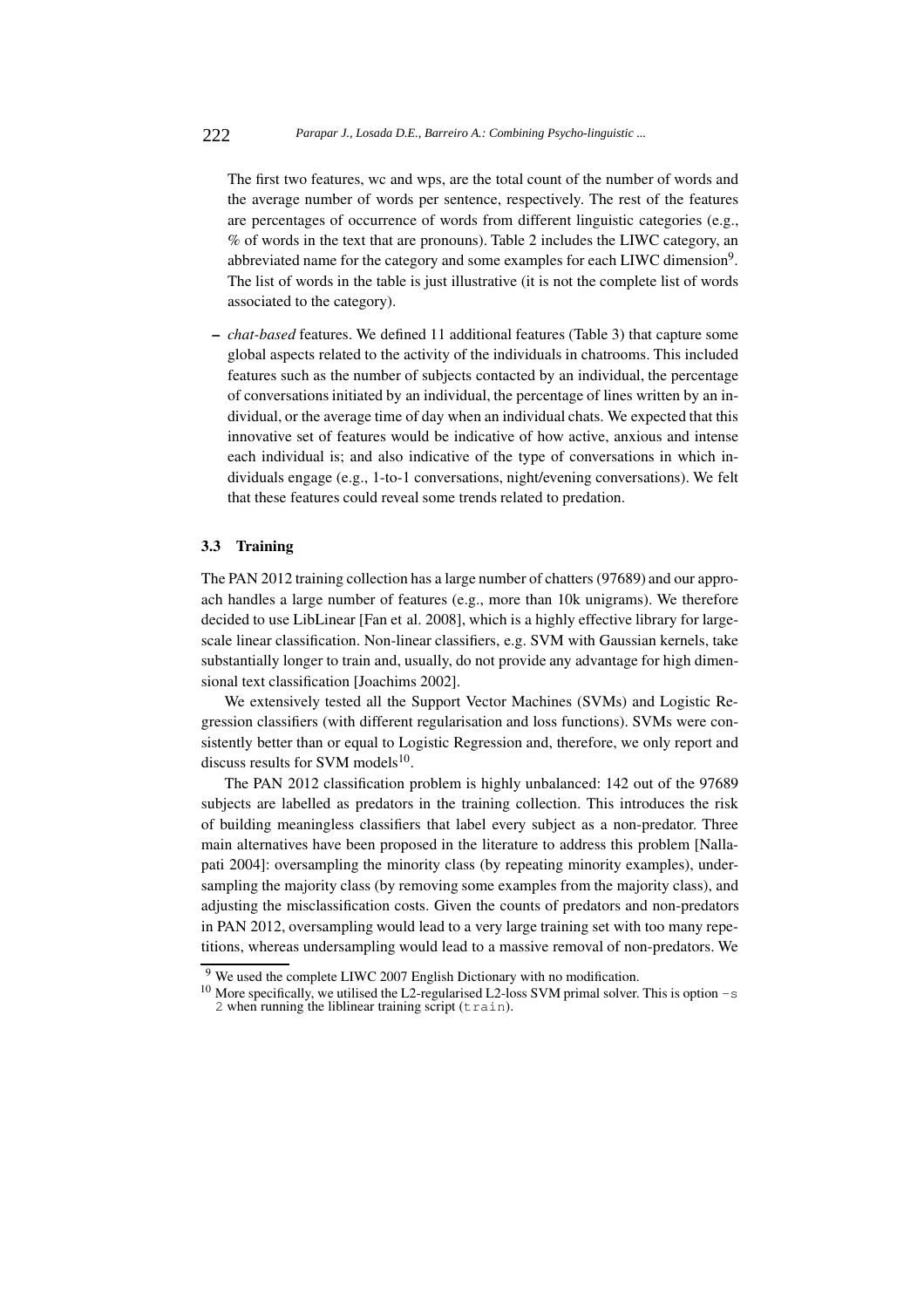| <b>Feature Name</b>       | <b>Feature Description</b>                       |
|---------------------------|--------------------------------------------------|
| avgLineLengthChars        | Average size (chars) of the user's message lines |
|                           | in the collection                                |
| avgTimeOfDayOfMessages    | Average time of day when every message line      |
|                           | was sent by the user. Time of day is measured in |
|                           | minutes from/to midnight (the smallest amount    |
|                           | applies)                                         |
| noOfMessageLines          | Number of message lines written by the user in   |
|                           | the collection                                   |
| noOfCharacters            | Character count of all the message lines written |
|                           | by the user in the collection                    |
| noOfDifferentUsers-       | Number of different users approached by the      |
| Approached                | user in the collection                           |
| percentOfConversations-   | Percentage of the conversations started by the   |
| Started                   | user in the collection                           |
| avgNoOfUsersInvolved-     | Average number of users participating in the     |
| InParticipedConversations | conversations in which the user participates     |
| percentOfCharacters-      | Percentage of the characters written by the user |
| InConversations           | (computed across all the conversations in which  |
|                           | he/she participates)                             |
| percentOfLines-           | Percentage of lines written by the user (com-    |
| InConversations           | puted across all the conversations in which      |
|                           | he/she participates)                             |
| avgTimeBetween-           | Average time, in minutes, between two consec-    |
| MessageLines              | utive message lines of the user                  |
| avgConversationTimeLength | Average conversation length, in minutes, for the |
|                           | user (computed across all the conversations in   |
|                           | which he/she participates)                       |

Table 3: Chat-level features associated to a given chat participant.

therefore decided to adjust the misclassification cost to penalise the error of classifying a sexual predator as a non-predator.

With the training collection, we applied 4-fold cross-validation and optimised F1 computed with respect to the positive class (being a predator):  $F1 = \frac{2 \cdot P \cdot R}{P + R}$ , where  $P =$  $TP/(TP+FP)$  and  $R = TP/(TP+FN)$ .

Performance was relatively insensitive to the SVM cost parameter (*C*) but very sensitive to the weights that adjust the relative cost of misclassifying positive and negative examples. We therefore focused on fine tuning this weighting. By default, LibLinear assigns a weight equal to 1 to every class label (i.e.,  $w_1 = 1$ ,  $w_{-1} = 1$ ). These weights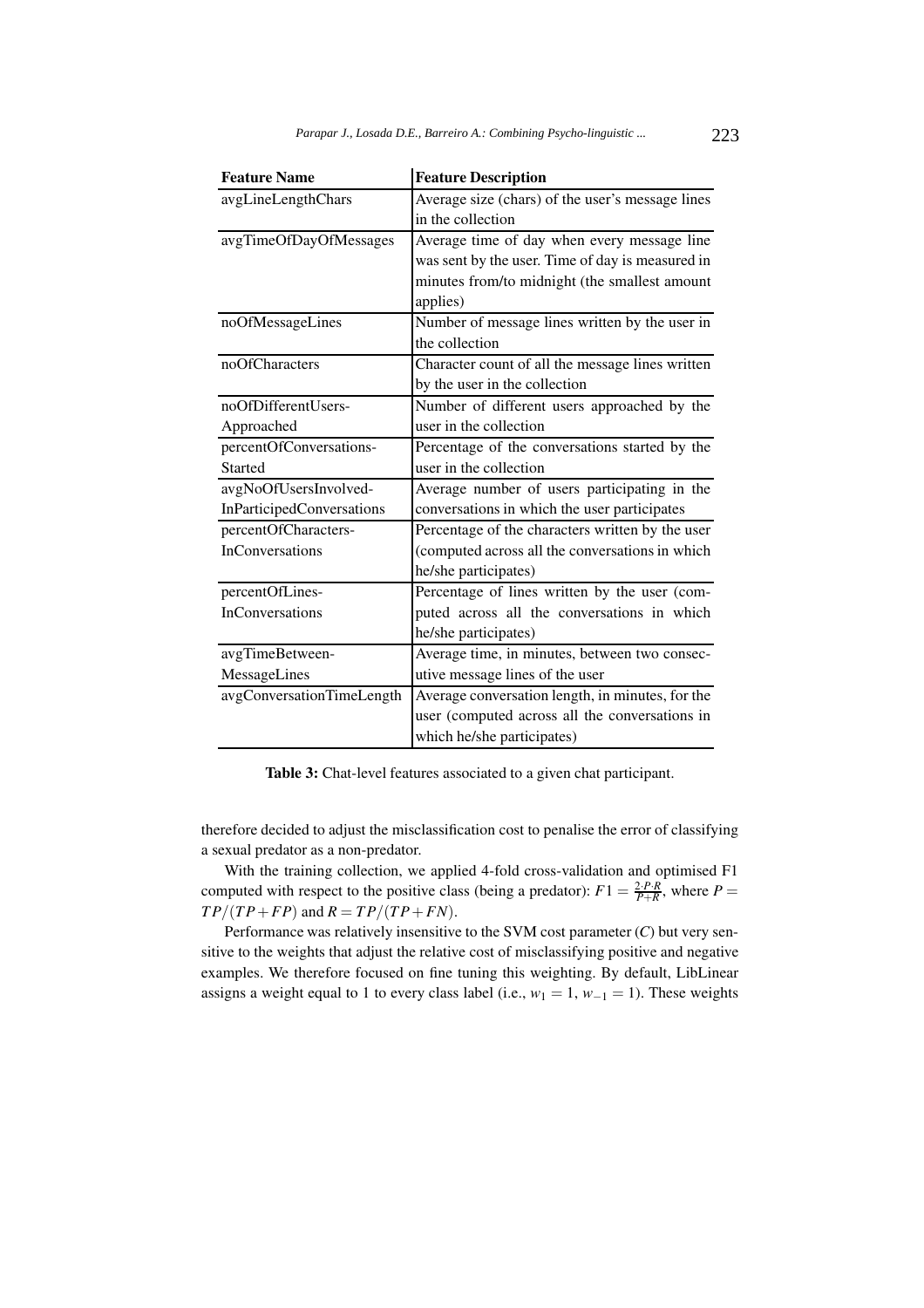| Feature Set P                                        | $\mathbf{R}$      | F1 |
|------------------------------------------------------|-------------------|----|
| tf/idf(1g)                                           | $2.85$ 51.35 5.39 |    |
|                                                      |                   |    |
| LIWC 4.79 70.95 8.97<br>chat-based 49.25 66.89 56.73 |                   |    |

Table 4: Precision (P), Recall (R) and F1 (in percentage) obtained with the three feature sets when considered independently. Performance is computed with respect to the predatory class.

are multiplied by*C* and the resulting values are used by the SVM's optimisation process to penalise wrongly classified examples. Since we need to penalise the misclassification of positive examples, we opted for fixing *w−*<sup>1</sup> to its default value and iteratively tuning *w*<sub>1</sub>. The SVM cost parameter (*C*) was fixed to its default value ( $C = 1$ ).

Given the feature sets described in subsection 3.2.1, we did not apply any feature selection strategy but simply configured a complete set of experiments combining the three sets of features. Essentially, we tested all the 1-set, 2-set and 3-set combinations of the feature sets.

For each feature set, the results reported correspond with the highest F1 run (average 4-fold cross-validation F1) obtained after tuning *w*1. For the sake of clarity, we do not include the optimal  $w_1$  in every table. The analysis of  $w_1$  will be deferred until subsection 3.3.1.

Table 4 depicts the performance results obtained with the three sets of features (considered independently). Content-based features performed poorly: tf/idf and LIWC both yielded F1 performance lower than 10%. The performance of the chat-based features was substantially higher but it was still rather modest  $(F1 = 56.73\%)$ . The tf/idf results were obtained with unigrams alone,  $tf/idf(1g)^{11}$ . We also tested the incorporation of bigrams and/or trigrams into the tf/idf features but they did not give much added value. The main conclusion that we extracted from these initial experiments is that taking features from a single set was not enough to have reasonably good effectiveness.

Next, we tested the combination of different sets of features, including different types of n-grams for the tf/idf features. This involved extensive experimentation and validation against the training collection. We only report in Table 5 the most representative runs. All combinations of tf/idf and chat-based features performed very well. Tf/idf unigrams combined with all the other features (tf/idf(1g)+chat-based+LIWC) led also to a very consistent classification strategy. The rest of the combinations (tf/idf(1g)+LIWC, chat-based+LIWC, and tf/idf(1g,3g)+chat-based+LIWC) were clearly inferior.

Another technique that we took into account is scaling. Scaling before applying SVM is known to be important [Hsu et al. 2003]. The main advantage of scaling is to avoid having features in greater numeric range dominating those in smaller numeric

 $11$  In the tables we use the notation 1g, 2g or 3g to refer to the inclusion of tf/idf unigrams, tf/idf bigrams, and tf/idf trigrams, respectively.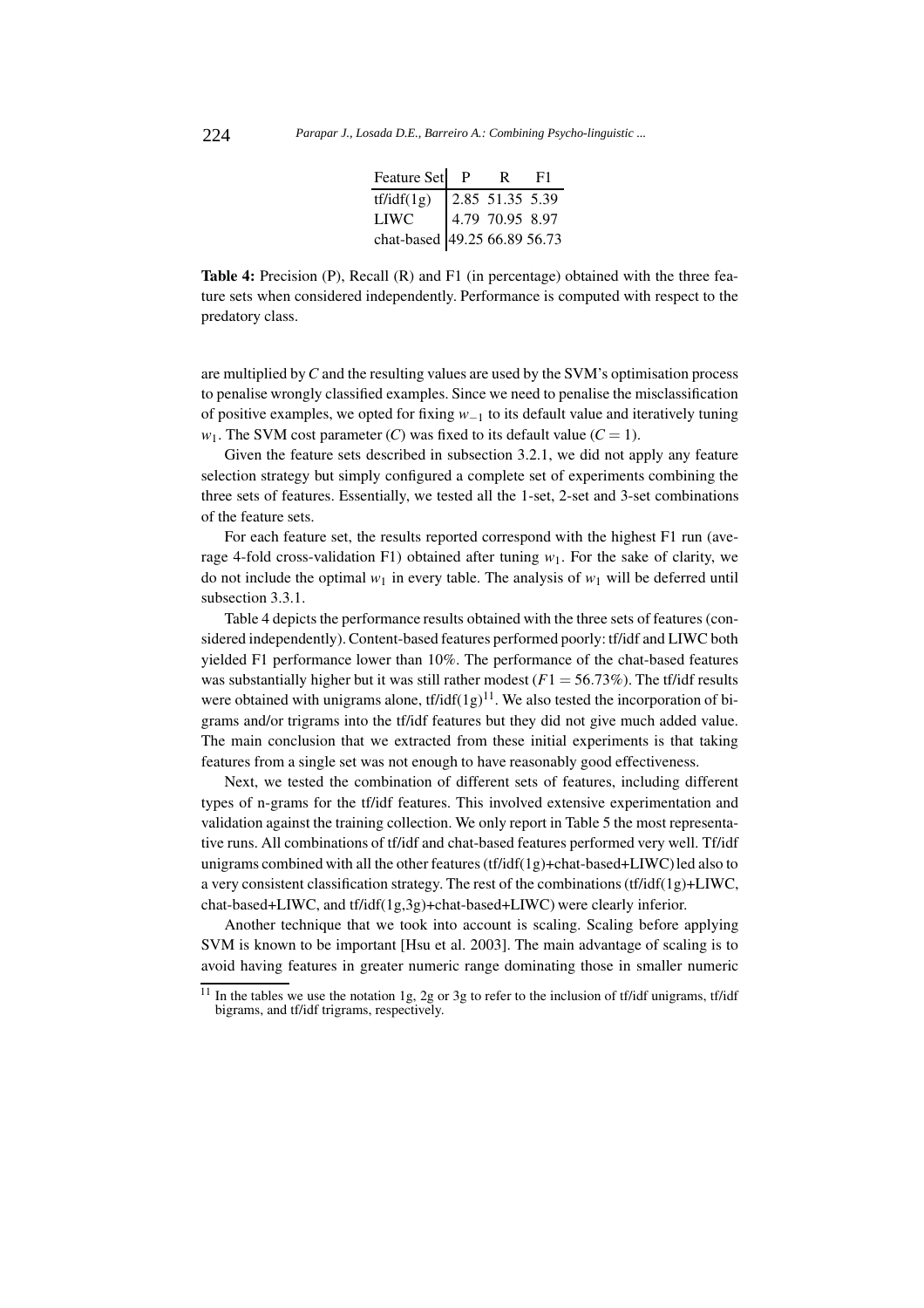| <b>Feature Set</b>                              | P                 | R | F1 |
|-------------------------------------------------|-------------------|---|----|
| $tf/idf(1g) + chat-based$                       | 89.15 80.99 84.87 |   |    |
| $tf/idf(1g,2g) + chat-based$                    | 91.74 78.17 84.41 |   |    |
| $tf/idf(1g,3g) + chat-based$                    | 89.68 79.58 84.33 |   |    |
| $tf/idf(1g, 2g, 3g) + chat-based$               | 92.44 77.46 84.29 |   |    |
| $tf/idf(1g) + LIWC$                             | 78.99 76.76 77.86 |   |    |
| chat-based+LIWC                                 | 45.58 66.22 53.99 |   |    |
| $tf/idf(1g) + chat-based + LIWC$                | 87.69 80.28 83.82 |   |    |
| tf/idf(1g,3g)+chat-based+LIWC 78.36 73.94 76.09 |                   |   |    |

Table 5: Precision (P), Recall (R) and F1 (in percentage) obtained with with feature sets combining tf/idf, LIWC and chat-based. Performance is computed with respect to the predatory class.

ranges. Scaling also avoids numerical difficulties during the calculation. We therefore experimented with scaled features (in the interval  $[0,1]$ )<sup>12</sup>. The results with scaling were rather unsatisfactory: we never obtained any substantial gain from scaling. The numeric ranges of our features are not highly diverse. This might explain why scaling was not beneficial.

#### 3.3.1 The  $w_1$  weight

The penalty given to positive examples that are misclassified was weighted by  $w_1$ <sup>13</sup>. As recommended in [Hsu et al. 2003], we tried out a grid search approach with exponentially growing sequences of  $w_1: 2^{-5}, 2^{-4}, ..., 2^{10}$ . Once the best  $w_1$  in this sequence was found we conducted a finer grid search on that better region<sup>14</sup>. The  $w_1$  weight was set to the value yielding the highest F1 across all these experiments. Table 6 reports the optimal  $w_1$  weights for the most successful runs.

To further analyse the sensitivity of performance to  $w_1$ , we took the three runs that performed the best in terms of F1 -tf/idf(1g)+chat-based, tf/idf(1g)+chat-based+LIWC, and tf/idf(1g, 3g)+chat-based- and plotted how F1 performance changed with varying  $w_1$  (Figure 1). With  $w_1 < 1$  performance dropped substantially for the three methods. This is not surprising because *w−*<sup>1</sup> was fixed to 1 and, therefore, setting *w*<sup>1</sup> lower than 1 means that we placed more importance to the correct classification of the negative examples (non-predators). This is not a good choice for our task, which aims at finding sexual predators. With  $w_1$  between  $2^2$  and  $2^5$ , tf/idf(1g)+chat-based and

 $12$  Either using svm\_scale from LibLinear or applying other normalisation methods (e.g., cosine normalisation for the tf/idf features).

<sup>13</sup> As argued above, *<sup>w</sup>−*<sup>1</sup> was fixed to 1 (default value) and we only experimented with varying *<sup>w</sup>*<sup>1</sup> values.

<sup>&</sup>lt;sup>14</sup> For instance, after finding out that  $w_1 = 8$  was optimal in the exponentially growing sequence we proceeded to test *w*<sup>1</sup> = 3*,*4*,*5*,*6*,*7*,*9*,*10*,*11*,*12*,*13*,*14*,*15.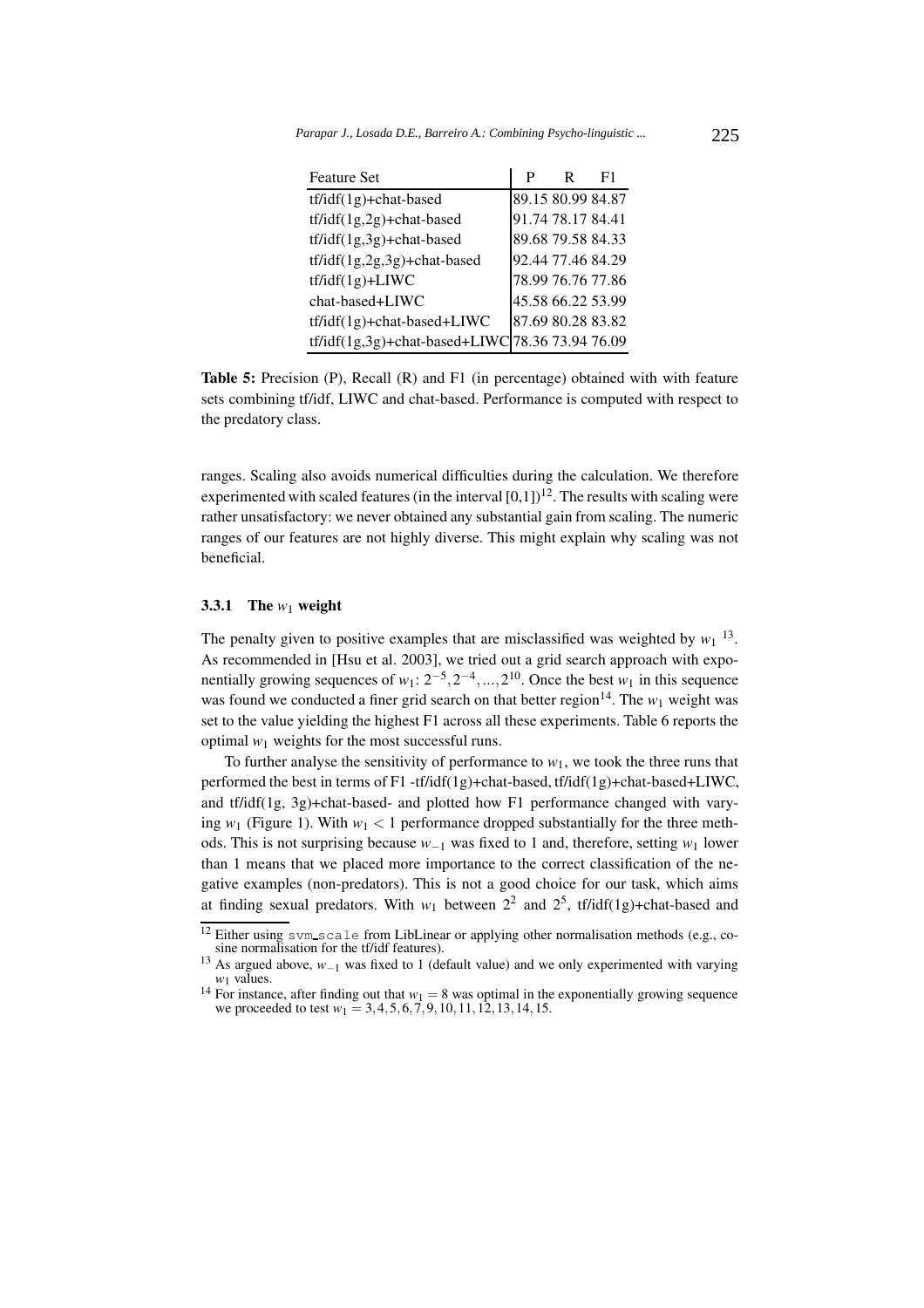| <b>Feature Set</b>                                                                                                                                                                                                                                                                                                                                                                                                                                                                                                                                                           |                    |
|------------------------------------------------------------------------------------------------------------------------------------------------------------------------------------------------------------------------------------------------------------------------------------------------------------------------------------------------------------------------------------------------------------------------------------------------------------------------------------------------------------------------------------------------------------------------------|--------------------|
| tf/idf(1g)+chat-based                                                                                                                                                                                                                                                                                                                                                                                                                                                                                                                                                        | 11                 |
| $tf/idf(1g,3g) + chat-based$                                                                                                                                                                                                                                                                                                                                                                                                                                                                                                                                                 | 10                 |
| $tf/idf(1g) + LIWC$                                                                                                                                                                                                                                                                                                                                                                                                                                                                                                                                                          |                    |
| $tf\rightarrow$ $tf\rightarrow$ $f\rightarrow$ $f\rightarrow$ $f\rightarrow$ $f\rightarrow$ $f\rightarrow$ $f\rightarrow$ $f\rightarrow$ $f\rightarrow$ $f\rightarrow$ $f\rightarrow$ $f\rightarrow$ $f\rightarrow$ $f\rightarrow$ $f\rightarrow$ $f\rightarrow$ $f\rightarrow$ $f\rightarrow$ $f\rightarrow$ $f\rightarrow$ $f\rightarrow$ $f\rightarrow$ $f\rightarrow$ $f\rightarrow$ $f\rightarrow$ $f\rightarrow$ $f\rightarrow$ $f\rightarrow$ $f\rightarrow$ $f\rightarrow$ $f\rightarrow$ $f\rightarrow$ $f\rightarrow$ $f\rightarrow$ $f\rightarrow$ $f\rightarrow$ | 3                  |
| tf/idf(1g,3g)+chat-based+LIWC                                                                                                                                                                                                                                                                                                                                                                                                                                                                                                                                                | $\mathbf{\hat{z}}$ |

**Table 6:** Optimal  $w_1$  weight for the most successful runs.



Figure 1: F1 performance with varying  $w_1$  weights for our three best runs

tf/idf(1g,3g)+chat-based had nearly optimal performance. With  $w_1 > 2^5$  performance started to fall, showing that we are giving too much emphasis on correctly classifying the positive examples. The figure also shows that tf/idf(1g)+chat-based+LIWC was more unstable than the other two methods (its performance quickly fell with  $w_1 > 2^2$ ).

## 3.4 Test

The test collection contains 218702 subjects, and 254 of them are positive examples (sexual predators). The percentages of predators in the training and test collections are comparable (around 0.1%) but the absolute numbers of predators are not (254 vs 142). This introduces additional difficulties because the trained classifiers are compelled to extrapolate from few positive examples.

The performance of our best feature sets against the test collection is reported in Table 7. Again, the  $tf\rightarrow f\rightarrow f$  that-based run was the best performing run. In terms of F1, tf/idf(1g,3g)+chat-based, tf/idf(1g,3g) +chat-based+LIWC, and tf/idf(1g)+chatbased+LIWC were not far from the performance obtained by the best run. A similar relative ordering of the runs had already been found with the training collection.

These results suggest that our approach is viable and detects a reasonably high number of predators. Given a massive number of chatters (218702) the best performing clas-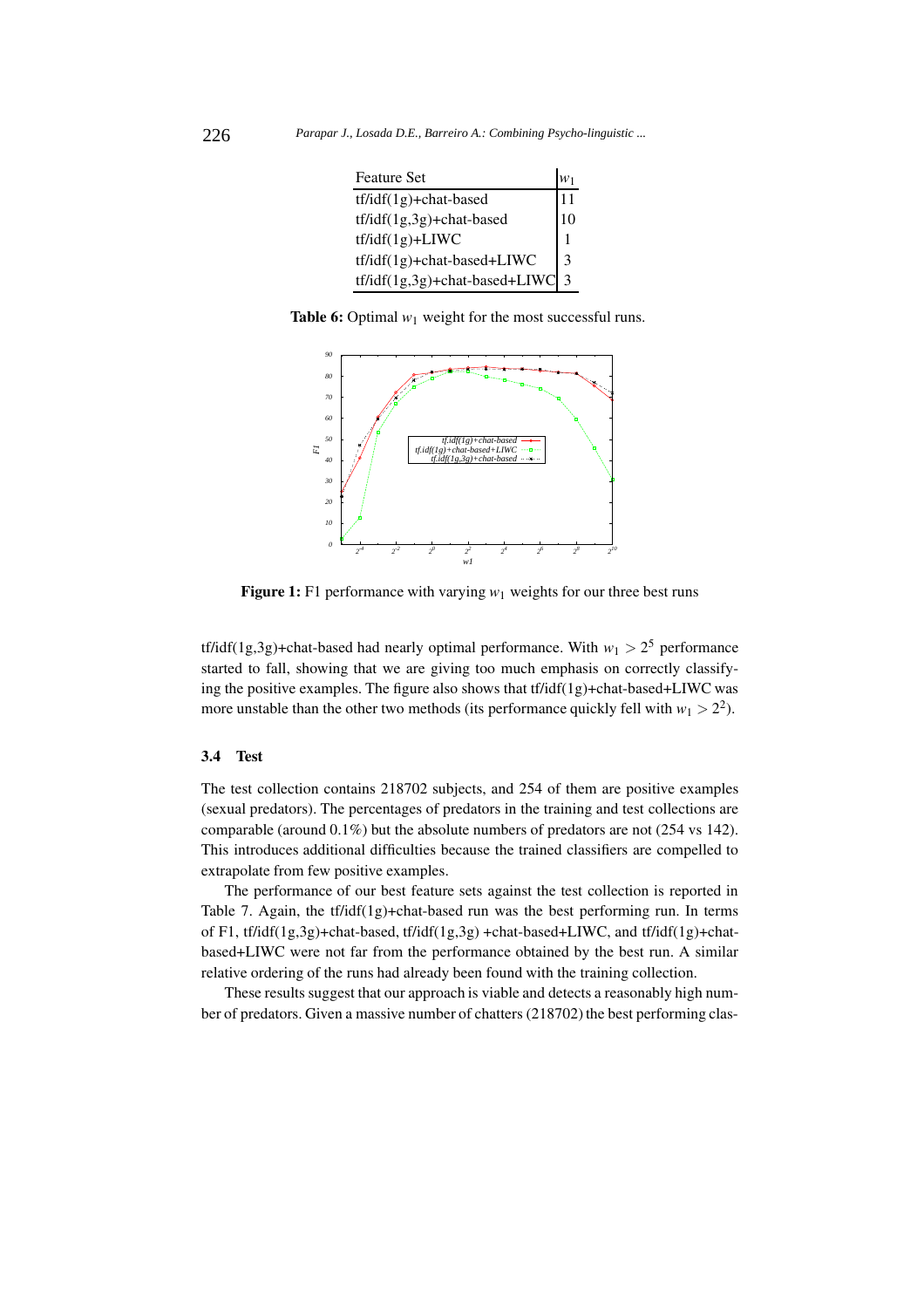| <b>Feature Set</b>                              | р                 | R. | F1 |
|-------------------------------------------------|-------------------|----|----|
| $tf\ddot{\text{if}}(1g) + \text{chat-based}$    | 93.92 66.93 78.16 |    |    |
| $tf/idf(1g,3g) + chat-based$                    | 94.74 63.78 76.24 |    |    |
| $tf\ddot{\iota}df(1g) + LIWC$                   | 78.05 62.99 69.72 |    |    |
| $tf/idf(1g) + chat-based + LIWC$                | 90.11 64.57 75.23 |    |    |
| tf/idf(1g,3g)+chat-based+LIWC 93.06 63.39 75.41 |                   |    |    |

Table 7: Precision (P), Recall (R) and F1 (in percentage) of the selected runs against the test collection. Performance is computed with respect to the predatory class.

sifier tags 181 subjects as predators and 170 of them are true positives. This filtering would be very valuable for guiding cybercrime agencies towards potential offenders.

It seems obvious that recall is our main weakness. Comparing our training results (Table 5) against the test results (Table 7) we can clearly see that we achieved higher precision in the test collection but recall fell substantially at test time. This might have something to do with the existence of many predators in the test collection, and some of them might have distinctive characteristics that do not match the trends found for the 142 predators in the training data. This will be the subject of future research.

# 4 Analysing the most discriminative features

SVMs with linear kernels are a very convenient choice for analysing the classifiers and understand what features discriminate the most. From the perspective of identifying sexual predators, this analysis helps to shed light on the characteristics and cyberpredator behaviour. However, the analysis presented in this section needs to be understood as a preliminary study that is limited by the characteristics of the experimental collection. As argued above, the compilation of a large testbed of conversations is a challenge that poses important privacy implications. The PAN 2012 benchmark was carefully designed to include assorted types of chatters and has become a benchmark of reference for large-scale identification of sexual predators. However, the set of control groups is limited (e.g., there are not real children participating in these chats) and, therefore, we need to be cautious about extrapolating any conclusion beyond the range of this empirical study. Our analytical inspection of discriminative features reveals interesting trends but these findings will need to be further validated.

From a Data Analysis perspective, this study is *observational* because chat data were collected in a way that did not interfere with how the data arose. Observational studies can provide evidence of a naturally occurring association between variables, but they cannot by themselves show a casual connection [Diez et al. 2012]. We study here the association between predictors (input features) and the binary response variable, which encodes whether the chatter is a predator. This analysis helps to understand what features or predictors distinguish predators from regular chatters. However, by no means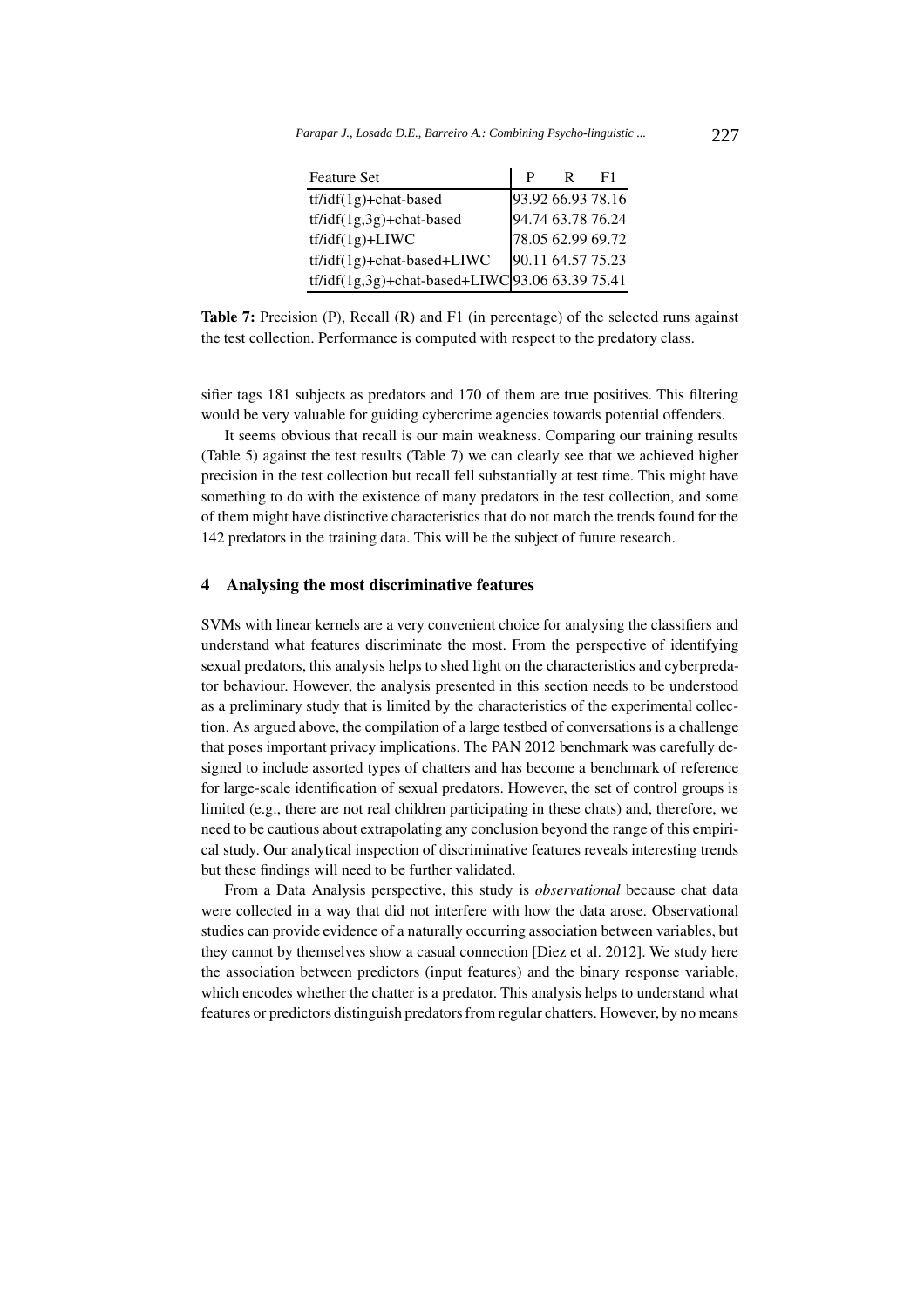do we claim a casual connection between the discriminative features and predatory behaviour<sup>15</sup>.

#### 4.1 Feature weights

The weights  $(w_i)$  of the separating hyperplane of a SVM model can be used to assess the relevance of each feature [Guyon et al. 2008, Chang and Lin 2008]. The larger *|wj|* is, the more important the *j*th feature is in the decision function of the SVM. Only linear SVM models have this indication, which naturally facilitates the analysis of the classifiers. This useful property has been used to gain knowledge of data and, for instance, to do feature selection [Brank et al. 2002, Chang and Lin 2008].

A proper and direct comparison of the weights can only be done if all features are scaled into the same range. We therefore focus on the classifier constructed from the three sets of features scaled into [0,1]. This classifier's performance was not the highest but we compared the trends reported here with those obtained with other scaled (and non scaled) classifiers and we can confirm that the relative importance of the features and the main conclusions found remained the same.

Table 8 presents the top 50 features ranked by decreasing absolute weight  $(|w_i|)$ . Some of the tf/idf features explicitly referred to brands (e.g., the name of a business or establishment). To avoid any reference to a company, brand or trademark, these features are listed as \*\*removed\*\*. A positive weight ( $w_j > 0$ ) means that high values of the feature are indicative of the membership of the individuals into the non-predatory class. In contrast, a negative weight ( $w_i$  < 0) means that high values of the feature are indicative of the membership of the individuals into the predatory class.

Every type of feature (chat-based, tf/idf or LIWC) contributed some features to this top 50 set. Only two chat-based features appear in this set but they are highly influential (ranks #1 and #4). The rest of the features (9 from LIWC and 39 from tf/idf) have weights in a wide range of values.

To do a proper analysis of the tactics and behaviour of the predators, we report in Tables 9 and 10 the ranked list of weights for the most influential chat-based and LIWC features, respectively. In the next subsections we individually analyse the main findings associated to every feature set.

## 4.1.1 Chat-based features

Table 9 presents the chat-based features. The five features missing (percentOfConversationsStarted, avgLineLengthChars, percentOfCharactersOwnedInConversations, noOf-MessageLines, and noOfCharacters) had negligible weights and, therefore, are hardly

<sup>&</sup>lt;sup>15</sup> To investigate the possibility of a casual connection we would need to apply a strategy based on randomisation or experimental control. This is unviable for the sexual predator case because it implies direct control of the subjects (e.g., *assigning* values of the features to randomised groups in a way which breaks possible dependencies with omitted variables and noise [Shalizi 2013]).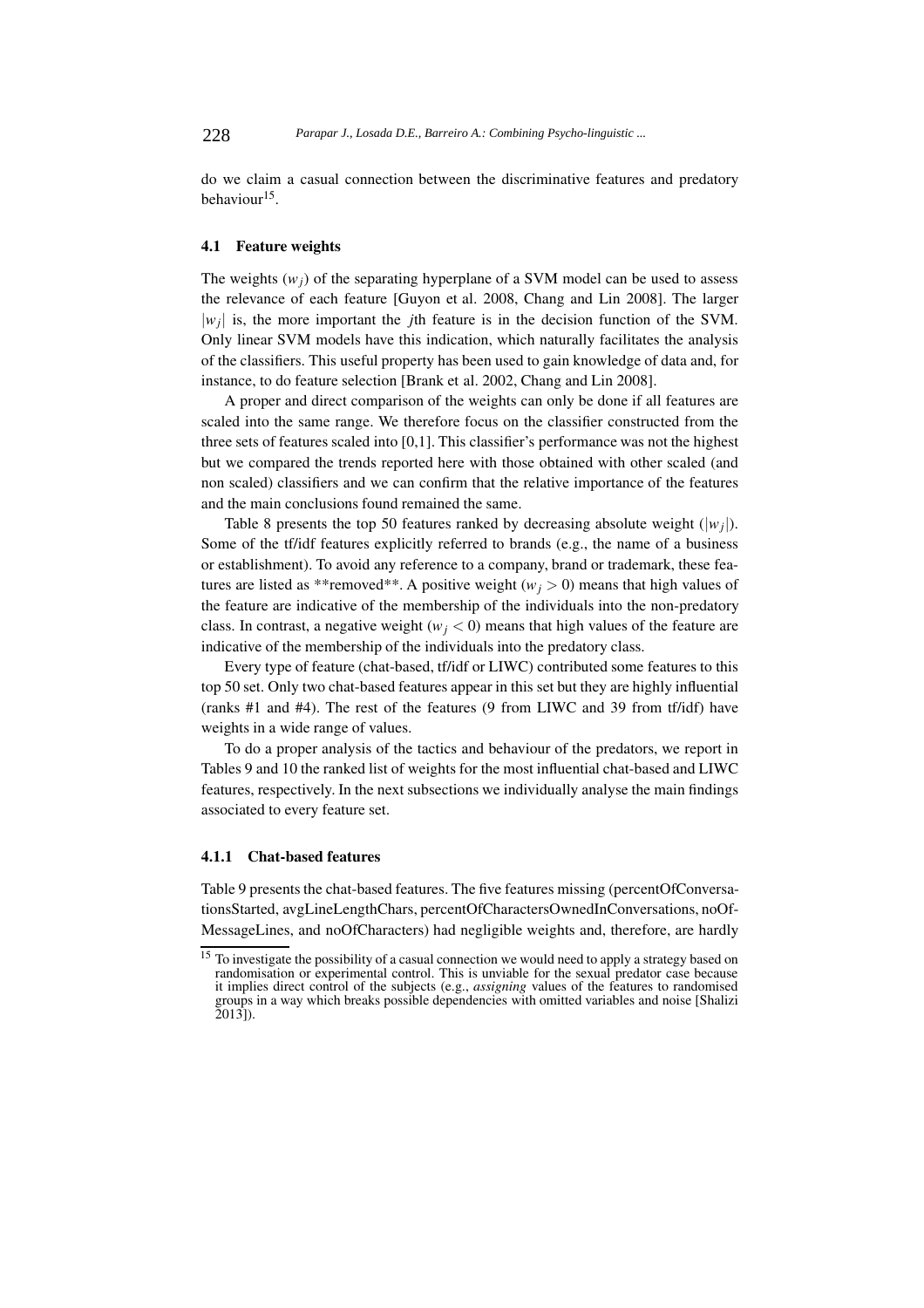| $W_j$       | Feature                         | Set         | $W_i$                  | Feature | Set         |
|-------------|---------------------------------|-------------|------------------------|---------|-------------|
| 9.08304     | avgNoOfUsersInvolvedInPart CHAT |             | 0.784078               | like    | tf/idf      |
| $-2.03234$  | **removed**                     | tf/idf      | $-0.768532$            | soon    | tf/idf      |
| 1.68924     | asl                             | tf/idf      | $-0.764126$            | to      | tf/idf      |
| 1.3731      | percentOfLinesOwnedInConv CHAT  |             | $-0.752287$            | been    | tf/idf      |
| $-1.35502$  | there                           | tf/idf      | $-0.732419$            | ready   | tf/idf      |
| $-1.33426$  | ok                              | tf/idf      | $-0.731663$ directions |         | tf/idf      |
| $-1.30861$  | comming                         | tf/idf      | 0.726415               | Dic     | <b>LIWC</b> |
| $-1.2002$   | outta                           | tf/idf      | $-0.725751$            | hours   | tf/idf      |
| 1.19346     | m                               | tf/idf      | $-0.711857$            | be      | tf/idf      |
| 1.17607     | $\mathbf f$                     | tf/idf      | $-0.706$               | were    | tf/idf      |
| $-1.13619$  | i                               | tf/idf      | 0.705927               | hii     | tf/idf      |
| $-1.11683$  | conj                            | <b>LIWC</b> | 0.702052               | dont    | tf/idf      |
| $-1.05679$  | adress                          | tf/idf      | $-0.70151$             | for     | tf/idf      |
| $-1.05179$  | doing                           | tf/idf      | $-0.697089$            | past    | <b>LIWC</b> |
| $-1.03892$  | adverb                          | <b>LIWC</b> | $-0.68416$             | relativ | <b>LIWC</b> |
| $-1.03726$  | awhile                          | tf/idf      | $-0.674775$            | im      | tf/idf      |
| $-1.03559$  | around                          | tf/idf      | $-0.673178$            | right   | tf/idf      |
| $-1.02502$  | going                           | tf/idf      | $-0.672832$            | i       | <b>LIWC</b> |
| 0.987659    | heyy                            | tf/idf      | $-0.666966$            | call    | tf/idf      |
| $-0.98089$  | town                            | tf/idf      | $-0.655601$            | hour    | tf/idf      |
| $-0.953722$ | lately                          | tf/idf      | $-0.653158$            | negate  | <b>LIWC</b> |
| 0.85208     | cause                           | <b>LIWC</b> | $-0.65173$             | pm      | tf/idf      |
| 0.847594    | my                              | tf/idf      | $-0.64111$             | miss    | tf/idf      |
| $-0.801311$ | havent                          | tf/idf      | $-0.63563$             | excl    | <b>LIWC</b> |
|             |                                 |             | $-0.634284$            | whats   | tf/idf      |
|             | Continued on right column       |             | $-0.634007$            | at      | tf/idf      |

**Table 8:** List of the 50 features with the highest  $|w_j|$  in the *tf/idf(1g)+chat-based+LIWC (scaled)* classifier. The features are ranked by decreasing  $|w_j|$ .

| $W_i$       | Feature                                            | Set         |
|-------------|----------------------------------------------------|-------------|
| 9.08304     | avgNoOfUsersInvolvedInParticipedConversations CHAT |             |
| 1.3731      | percentOfLinesOwnedInConversations                 | <b>CHAT</b> |
| $-0.595727$ | avgConversationTimeLength                          | <b>CHAT</b> |
| 0.540913    | avgTimeOfDayOfMessageLines                         | <b>CHAT</b> |
| 0.308283    | noOfDifferentUsersAdressed                         | <b>CHAT</b> |
| 0.241387    | avgTimeBetweenMessageLines                         | <b>CHAT</b> |

**Table 9:** List of the most discriminative chat-based features with their weights  $(w_i)$  in the *tf/idf(1g)+chat-based+LIWC (scaled)* classifier. The features are ranked by decreasing  $|w_j|$ .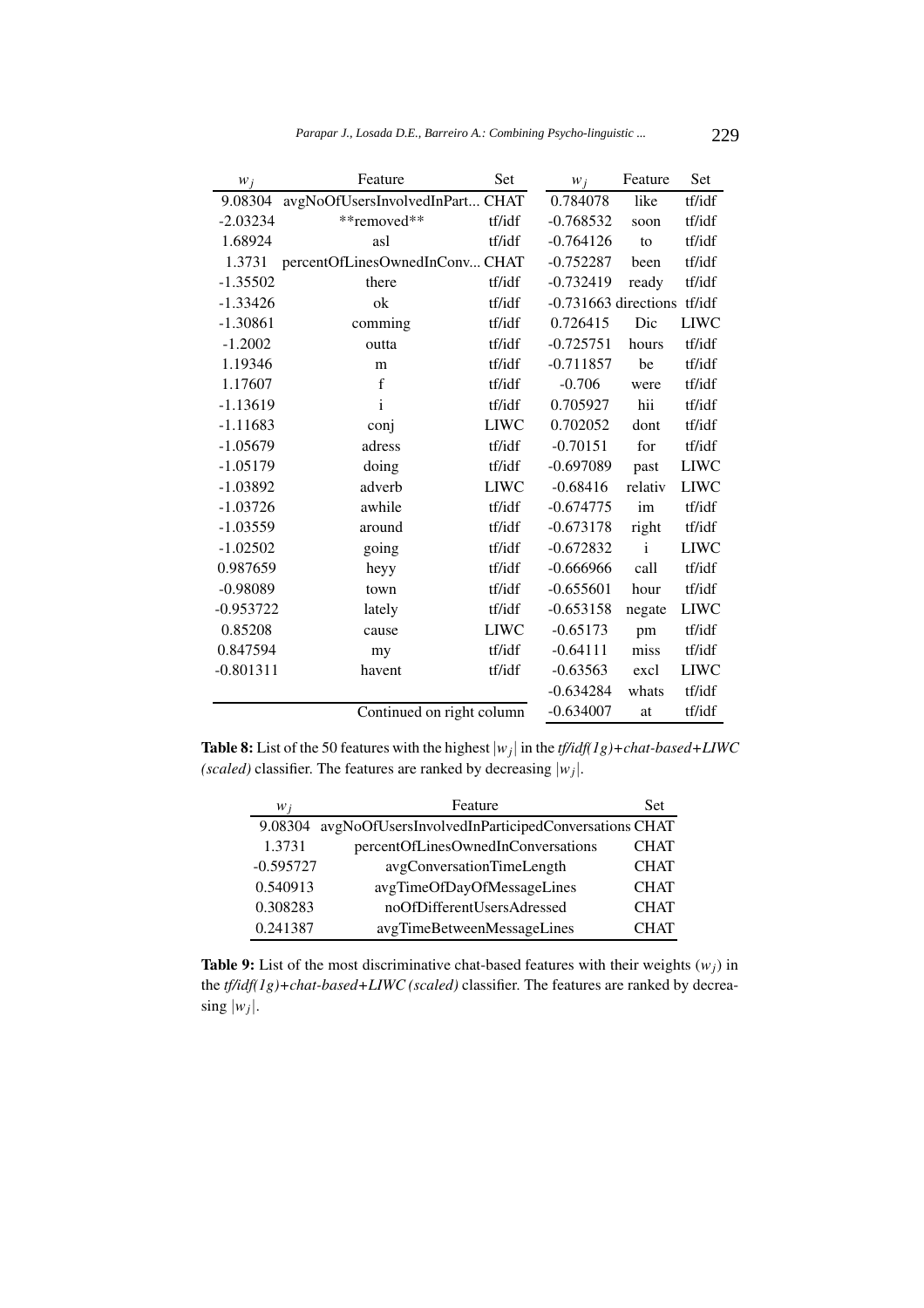discriminative for sexual predator identification. In contrast, the remaining six features seem important for our classification task.

The first feature, avgNoOfUsersInvolvedInParticipedConversations, which is also the top feature in the overall list of weights (Table 8) has a positive weight that is quite high. This feature encodes the average number of chatters that participate in the conversations with a given individual. Since the weight is positive, the higher this average is, the more likely the individual is classified as a non-predator. Or, alternatively, if the chatter is always involved into one-to-one conversations then he/she has more chance of being labelled as a predator. This seems to suggest that predators tend to avoid conversations with many participants: predators might prefer to isolate the potential victims, avoiding others who might uncover the predator's actual goals. The absolute value of the weight is substantially greater than all other weights, meaning that this feature is highly important for predator classification.

The second chat-based feature, percentOfLinesOwnedInConversations, represents the percentage of lines written by a chatter (computed across all conversations in which he/she engages). This feature estimates how active a chatter is on average. The weight of the feature is positive and, therefore, a low percentage of lines written goes in favour of labelling the subject as a predator. There might be two main factors that explain this outcome. First, in predator-to-victim conversations the predator may formulate brief questions, trying to gain some knowledge about the victim and these questions might be followed by a sequence of lines where the victim elaborates on the answer. Second, the predators, in their hunt for victims, might engage in different conversations but quickly move to other chats. This may happen when they realise that there is no chance of predation (either because other users entered into the chatroom or because the user addressed does not emphatise with the predator). These factors would explain why a predator contributes on average fewer lines to the conversations when compared to a non-predator.

The feature avgConversationTimeLength captures the average duration of the conversations. The duration of a conversation is computed as the time difference between the first line and the last line of the conversation. This feature gets a negative weight, meaning that predators, on average, tend to engage in conversations that last longer. It is quite natural that the predator-to-victim conversations are long because predation is known to be a process that involves several stages [Mcghee et al. 2011]: gaining access, deceptive trust development, grooming, isolation, and approach.

The analysis of the next feature, avgTimeOfDayOfMessageLines, is also quite revealing. The feature computes the average time of day when the chatter writes his/her lines. This is computed as the minutes from/to the closest midnight (e.g., a line written at 23:10 computes as 50, a line written at 02:30 computes as 150, and a line written at 10:30 computes as 630). The feature's weight is positive. This means that non-predators tend to engage in conversations that happen not so close to midnight (high values of the feature). In contrast, predators often write their messages in the evening or at night (low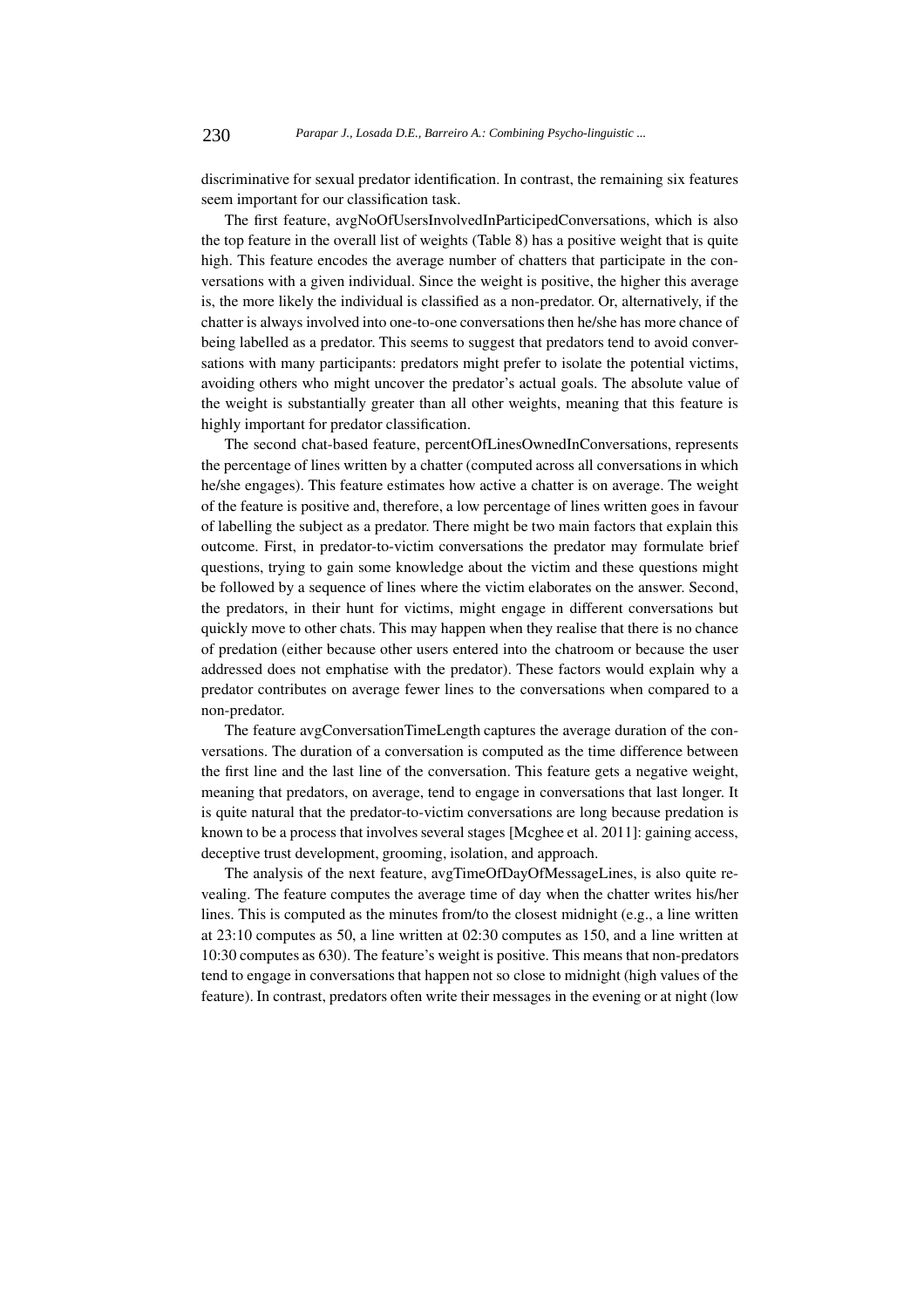values of the feature).

The analysis of the noOfDifferentUsersAdressed feature is quite intriguing. We would expect that predators, in their hunt for victims, approach a massive number of chatters. But the feature's positive weight reveals otherwise. It seems that non-predators are more active than predators at contacting with different individuals. This might have something to do with the characteristics of the collection, which also includes conversations between strangers (from the Omegle repository) who get in touch for sexual purposes (e.g., two adults to engage in cybersex). These individuals might be very active at contacting new people when searching for a good match. Furthermore, observe that predators often engage in longer conversations (feature avgConversationTimeLength). Therefore, it is plausible to think that, once they establish stable contact with a limited number of individuals, they concentrate on these conversations (rather than approaching many other chatters). Note also that the predatory process is inherently multi-stage, while an adult-to-adult contact might be simpler and direct to the point. This might explain why non-predators contact a higher number of people. These issues require further investigation and these hypotheses need to be corroborated with other sources of data.

Finally, avgTimeBetweenMessageLines represents the average time (minutes) between two consecutive lines of the chatter. This tries to capture how eager or anxious the chat participant is. The feature's positive weight reveals that non-predators tend to take more time between two consecutive messages. In contrast, predators are quicker at replying.

#### 4.1.2 LIWC features

The LIWC feature weights (Table 10) reveal that predators present a higher usage of conjunctions, adverbs, past tense, relativity, the first person of singular, negations, exclusive particles, auxiliary verbs, motion verbs, negative emotions, social processes, time, affect words, present tense, inclusive particles, and sadness words<sup>16</sup>. It is quite interesting to analyse how these features relate to the objectives and stages of predation. Deceptive trust development, which is one of the phases of sexual predation, naturally leads to a higher use of words related to social processes (e.g., mate, talk, family, friends), affect words (e.g., happy, cry, abandon), and the first person of singular (I, me), because the cybercriminal is trying to bind ties with the victim. In the approach phase, when the predator aims at meeting the victim, is also natural to find higher counts of motion verbs (e.g., arrive, car, go), time words (e.g., until, end), and present tense (e.g., is, does).

In the field of Linguistics, Rayson and colleagues [Rayson et al. 2001] examined several types of spoken and writing genres and found large distributional differences between informative writing and imaginative writing. The former typically consists of more nouns, adjectives, prepositions, determiners, and conjunctions, while the latter

 $\frac{16}{16}$  Again, features with absolute weight below 0.1 are disregarded because their importance to the classification decision is negligible.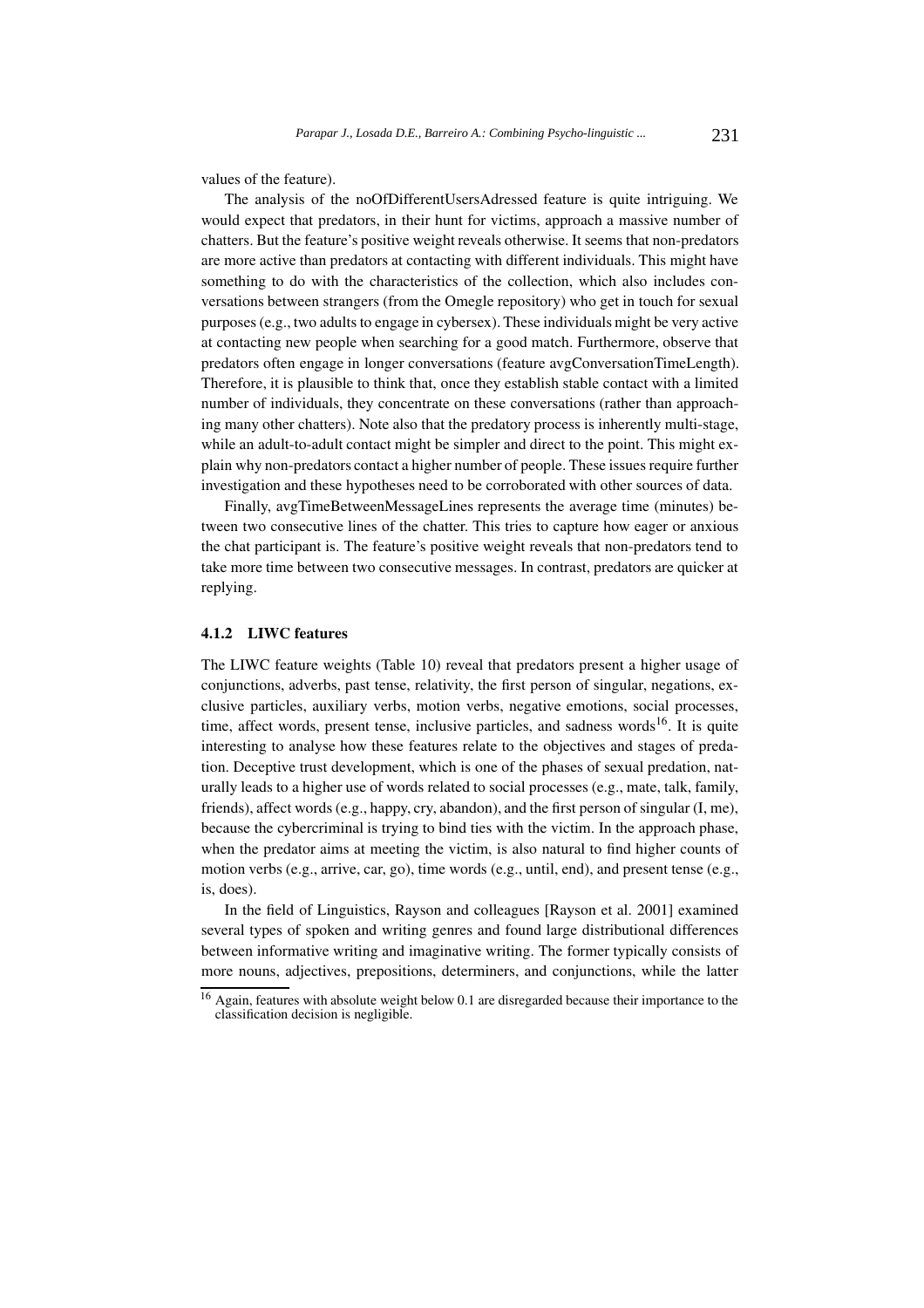| $W_i$                     | Feature      | Set         |                                   |                     |                            |
|---------------------------|--------------|-------------|-----------------------------------|---------------------|----------------------------|
| $-1.11683$                | conj         | <b>LIWC</b> | $W_i$<br>0.278842                 | Feature             | Set                        |
| $-1.03892$                | adverb       | <b>LIWC</b> |                                   | we                  | <b>LIWC</b>                |
| 0.85208                   | cause        | <b>LIWC</b> | 0.264249                          | anger               | <b>LIWC</b>                |
| 0.726415                  | Dic          | <b>LIWC</b> | 0.256469                          | body                | <b>LIWC</b>                |
| $-0.697089$               | past         | <b>LIWC</b> | 0.25328                           | Quote LIWC          |                            |
| $-0.68416$                | relativ      | <b>LIWC</b> | 0.242801                          | insight LIWC        |                            |
| $-0.672832$               | $\mathbf{i}$ | <b>LIWC</b> | 0.206753                          | Colon LIWC          |                            |
| $-0.653158$               | negate       | <b>LIWC</b> | 0.206474                          | future LIWC         |                            |
| $-0.63563$                | excl         | <b>LIWC</b> | 0.193264                          | achieve LIWC        |                            |
| 0.570359                  | verb         | <b>LIWC</b> | 0.190692                          | you                 | <b>LIWC</b>                |
| 0.544757                  | assent       | <b>LIWC</b> | 0.177476 Parenth LIWC             |                     |                            |
| 0.522944                  | bio          | <b>LIWC</b> | 0.177426                          | nonfl               | LIWC                       |
| 0.514321                  | Sixltr       | <b>LIWC</b> | 0.173498                          | space               | <b>LIWC</b>                |
| 0.510082                  | humans LIWC  |             | 0.170883                          | quant LIWC          |                            |
| -0.470985 auxverb LIWC    |              |             | 0.168805                          | ipron               | <b>LIWC</b>                |
| 0.421325 cogmech LIWC     |              |             | 0.16311                           | leisure LIWC        |                            |
| 0.402671                  | tentat       | <b>LIWC</b> | 0.16205                           | Period LIWC         |                            |
| $-0.389815$               | motion LIWC  |             | 0.160283                          | swear               | <b>LIWC</b><br><b>LIWC</b> |
| $-0.380115$ negemo LIWC   |              |             | 0.153304                          | feel                |                            |
| $-0.370932$               | social       | <b>LIWC</b> | 0.152275                          | discrep LIWC        |                            |
| $-0.351631$               | time         | <b>LIWC</b> | 0.142551                          | Comma LIWC          |                            |
| 0.339894                  | article      | <b>LIWC</b> | 0.137961                          | anx                 | <b>LIWC</b>                |
| 0.324658                  | death        | <b>LIWC</b> | 0.12101                           | work                | <b>LIWC</b>                |
| 0.322068                  | percept LIWC |             | 0.120065                          | they<br>AllPct LIWC | <b>LIWC</b>                |
| $-0.314585$               | affect       | <b>LIWC</b> | 0.119163<br>0.117608              | hear                | <b>LIWC</b>                |
| 0.312213                  | sexual       | <b>LIWC</b> | 0.113561                          |                     |                            |
| $-0.306323$               | present LIWC |             |                                   | preps               | <b>LIWC</b>                |
| $-0.300528$               | incl         | <b>LIWC</b> | 0.107819 Apostro LIWC             |                     |                            |
| 0.287556                  | funct        | <b>LIWC</b> | $-0.101542$                       | sad                 | <b>LIWC</b>                |
|                           |              |             | 0.100451 Exclam LIWC<br>0.0972495 |                     |                            |
| Continued on right column |              |             |                                   | shehe               | LIWC                       |

**Table 10:** List of the most discriminative LIWC features with their weights  $(w_i)$  in the *tf/idf(1g)+chat-based+LIWC (scaled)* classifier. The features are ranked by decreasing *|wj|*.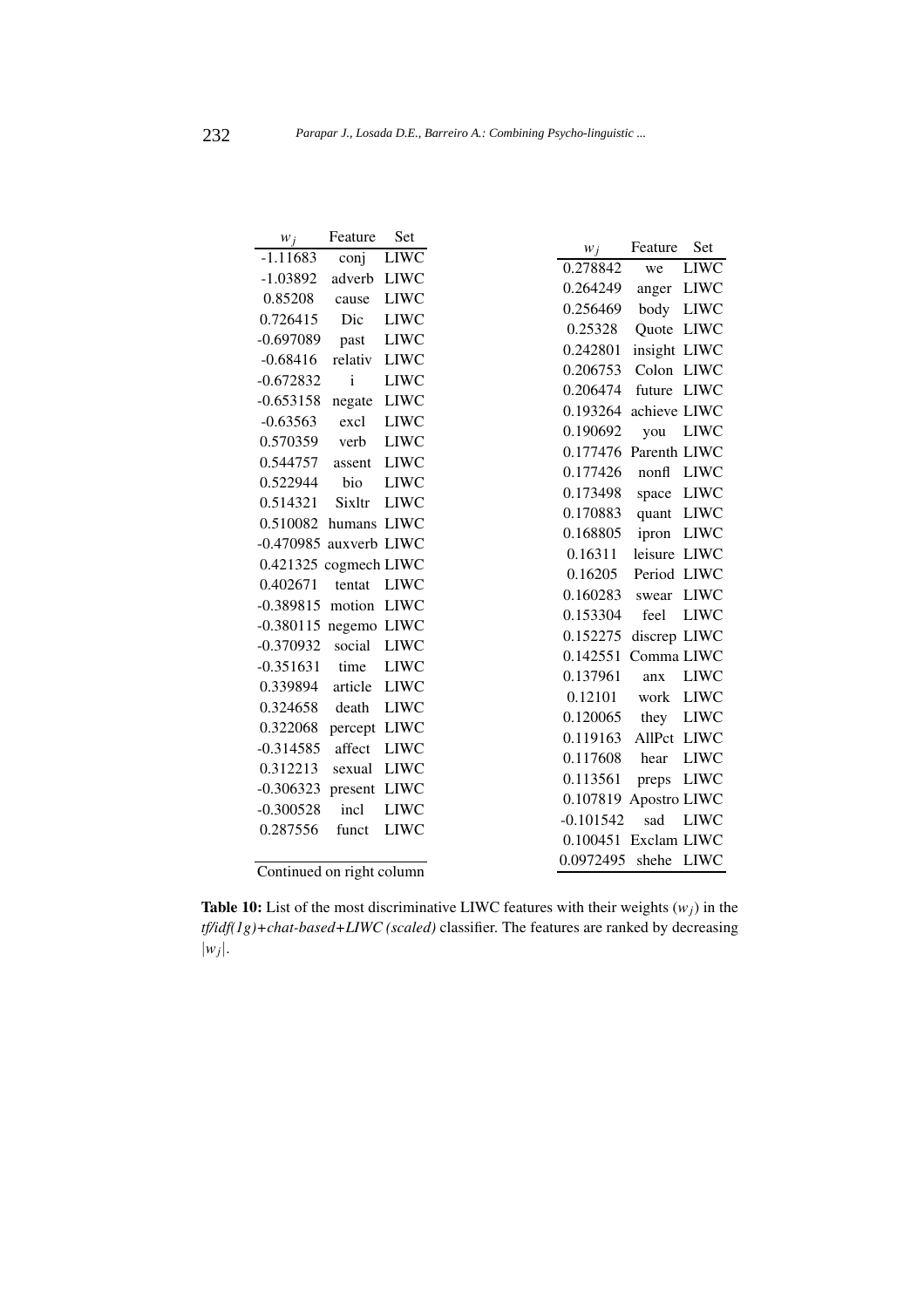consists of more verbs, adverbs, pronouns, and pre-determiners. The linguistic instruments used by predators largely overlap with an imaginative writing profile (predators use more verbs, adverbs, and personal pronouns). Perhaps, the most notable exception is the high usage of conjunctions by predators, which is not standard in imaginative writing. Still, Rayson and colleagues observed that some conjunctions, such as 'but', are more common in imaginative writing than in informative writing. Additionally, taskoriented speech (e.g., committee meetings, sermons, lectures, court proceedings) also shows an increased use of conjunctions [Rayson et al. 2001]. The predator's chat communications also have a clear intention and, linguistically, this might be reflected in a higher use of conjunctions.

In the area of Psycho-linguistics different studies analysed how deception and honesty affect the use of the language. Sexual predation largely involves deceiving victims and, therefore, we expected the predator's statements to exemplify the psychological effects of lying. The following classes of word categories have been implicated in deception: pronoun use, emotion words, markers of cognitive complexity, and motion verbs. Let us compare our results with those found in the area of psycho-linguistics:

– *Pronoun use*. There is evidence in the literature [Pennebaker et al. 2003, Mihalcea and Strapparava 2009, Newman et al. 2003, Hancock et al. 2007] that shows that liars often avoid self-references or statements of ownership. Deceptive communication is characterised by fewer first-person singular pronouns (I, me, my) because liars need to distance themselves from their stories and avoid taking responsibility for their behaviour (e.g., in a trial testimony). However, the sexual predators in our study often utilised the first person of singular (the feature "i" from LIWC has a negative weight). We hypothesize that, although predators aim to deceive the victim, they still need to develop trust (trust development stage) and this prevents them from distancing themselves from the themes that are discussed. In [Skillicorn and Lamb 2013], Skillicorn and Lamb analysed deception in interrogation settings and also found that those being deceptive show higher rates of first-person pronouns. An increased use of first-person singular pronouns by liars was also found in other domains such as opinion spam detection [Ott et al. 2011]. Deceptive opinions (e.g., about a hotel or restaurant) have a large number of first-person singular pronouns because deceivers attempt to enhance the credibility of their reviews by emphasising their own presence in the reviewed place. In a similar way, predator-to-victim conversations are intrinsically personal, leading to higher counts of first-person singular pronouns. Overall, first-person singular pronouns seem to be quite discriminative across different domains; either because of an artificially high use of first person (e.g., spam opinions or sexual predation) or because of artificially low use (e.g., trial testimony).

Persistent utilisation of first person singular has also been related to neuroticism [Pennebaker and King 1999], anxious disposition [Weintraub 1989], and Machiavellianism [Ickes et al. 1999]. In the future, it will be interesting to study whether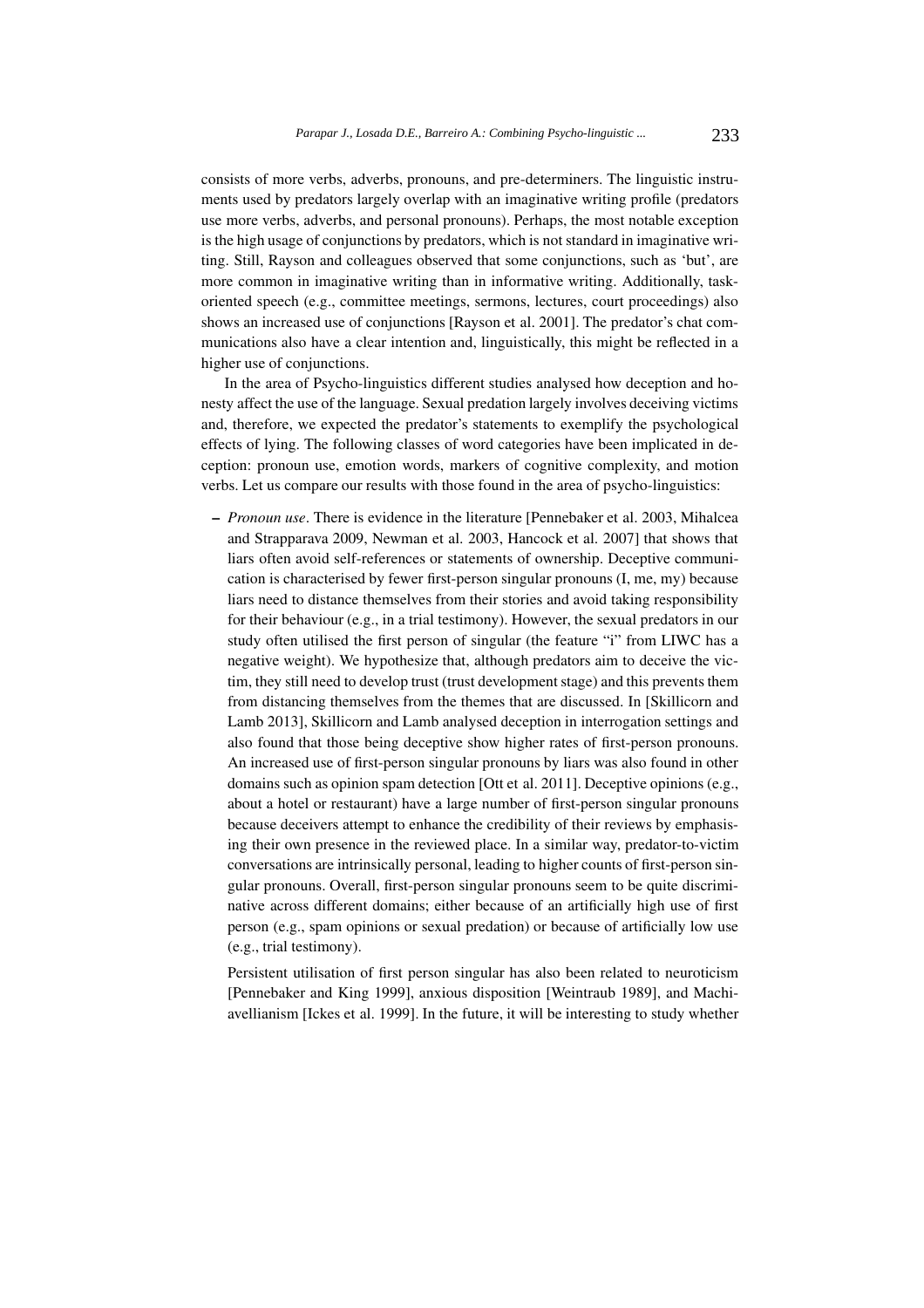or not the predator's high use of first-person pronouns stems from one of these psychological states or simply comes from the personal nature of the conversations. This would help to shape the psychological profile of cyberpredators.

The cyberpredators in our study are also characterised by fewer third-person pronouns (the LIWC features "they" and "shehe" have a positive weight). This outcome is consistent with some studies in the literature where deceptive communication was associated with fewer third-person pronouns [Newman et al. 2003].

- *Emotion words*. Deception has been related to heightened anxiety and, in some cases, guilt. This leads to elevation in the use of negative emotion words during deception compared with telling the truth [Pennebaker et al. 2003, Newman et al. 2003, Vrij 2011]. In our data, sexual predators fit with an anxiety or guilt linguistic profile (higher usage of negative emotion words: negative weight for the "negemo" LIWC feature). Additionally, the predators' profile reveals an increased use of sad words (negative weight for the "sad" LIWC feature).
- *Markers of cognitive complexity*. Markers of cognitive complexity (e.g., exclusive words) have been associated with truth-telling [Pennebaker et al. 2003, Newman et al. 2003]. Exclusive words (e.g., but, except, without, and exclude) require the speaker to distinguish what is in a category from what is not in a category. In the art of deception, it is too complex to invent what was done versus what was not done and, therefore, truth-tellers often use far more exclusive words than liars do. However, cyberpredators in our collection show a high usage of exclusive words (the "excl" LIWC feature has a negative weight). This outcome requires further study. Chat communications with the aim of predation substantially differ from other scenarios where deception happens (e.g., an accused criminal testifying in a trial). These contextual differences need to be carefully studied to have a complete understanding of the pyscholinguistic profile of sexual predators.
- *Motion verbs*. Liars tend to use more motion verbs than truth-tellers [Newman et al. 2003]. False stories are fabricated and, often, some of the liar's cognitive resources need to be taken up by the effort of creating a believable story. Motion verbs (walk, go, carry) provide simple and concrete descriptions, and are more readily accessible than words that focus on evaluations and judgements (think, believe). This perfectly matches with the psycho-linguistic profile of cyberpredators in our collection, which shows a higher use of motion words and a lower use of insight words when compared to non-predators (the "motion" and "insight" LIWC features have a negative and positive weight, respectively).

## 4.1.3 tf/idf features

The list of tf/idf features that appear among the top 50 features (Table 8) is also quite revealing. There is a significant set of words that have a negative weight (i.e., highly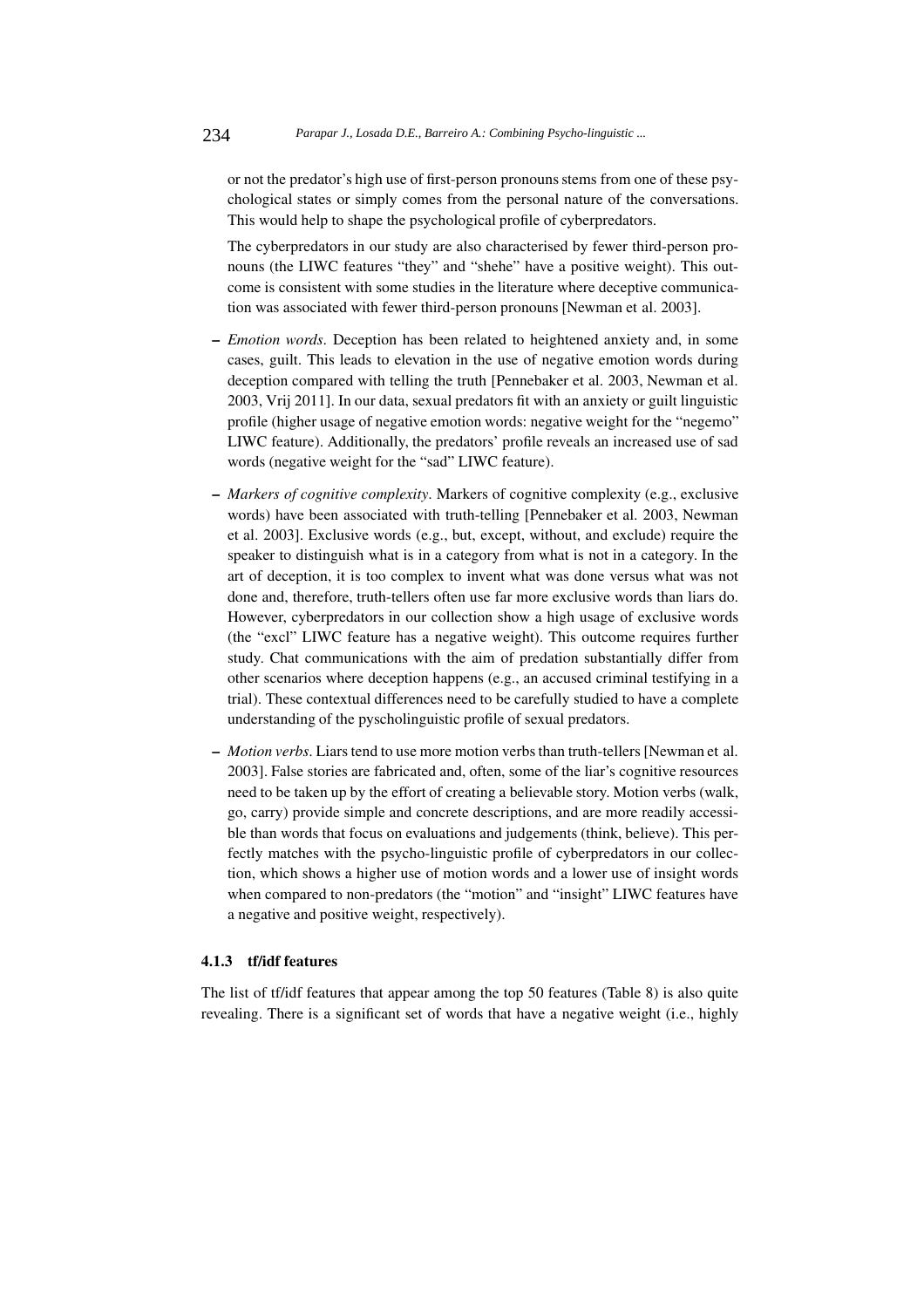used by predators) and explicitly refer to spatial or location information (there, address, around, town, directions, at, and \*\*removed\*\*, which refers to a explicit location). Similarly, many time words are often utilised by predators (awhile, lately, soon, hours, hour, pm). The high presence of these two classes of words confirms that time and location are important in the process of predation. In other types of texts, such as deceptive opinion reviews, explicit spatial words scarcely appear. This is because liars have difficulty encoding spatial information into spam reviews (e.g., simply because they did not visit the restaurant or hotel that is being criticised) [Ott et al. 2011].

The top 50 features also include some action words commonly used by predators, such as coming, doing, or going; and some other words, such as call or miss, which are illustrative of the way in which predators make the approach to the victim. Other tf/idf features, such as asf, m and f, are very discriminative but have a positive weight (i.e., more frequently used by non-predators). The term asl stands for age-sex-location and is employed in the chats to get basic information from another chatter. Similarly, m and f, are shorthands for male and female, respectively. The high counts of these words in non-predatory conversations must be simply due to the presence of chats, such as those extracted from Omegle, that contain plenty of conversations between adults with multiple purposes (including sexual purposes).

Finally, observe that the negative weights for the words i and im are consistent with the findings discussed above about first person pronouns.

#### 4.2 Final remarks

The most conclusive findings of our analysis are:

- The sexual predators in our dataset have the tendency to engage into one-to-one conversations, rather than into conversations with multiple partners.
- On average, the conversations in which predators participate last longer. Predators write only a small percentage of the conversation lines but tend to react quickly (i.e., small time between consecutive messages).
- The predators' chats happen closer to midnight than the non-predators' chats.
- Predators contact a limited number of people via chat when compared to nonpredators.
- The predator's linguistic profile shows an increased use of first person pronouns, negative emotion words, affect words, sadness words, time, motion and location words.
- Some parts of the predator's linguistic profile (e.g., negative emotion words, motion words) are known to be indicative of deceptive language.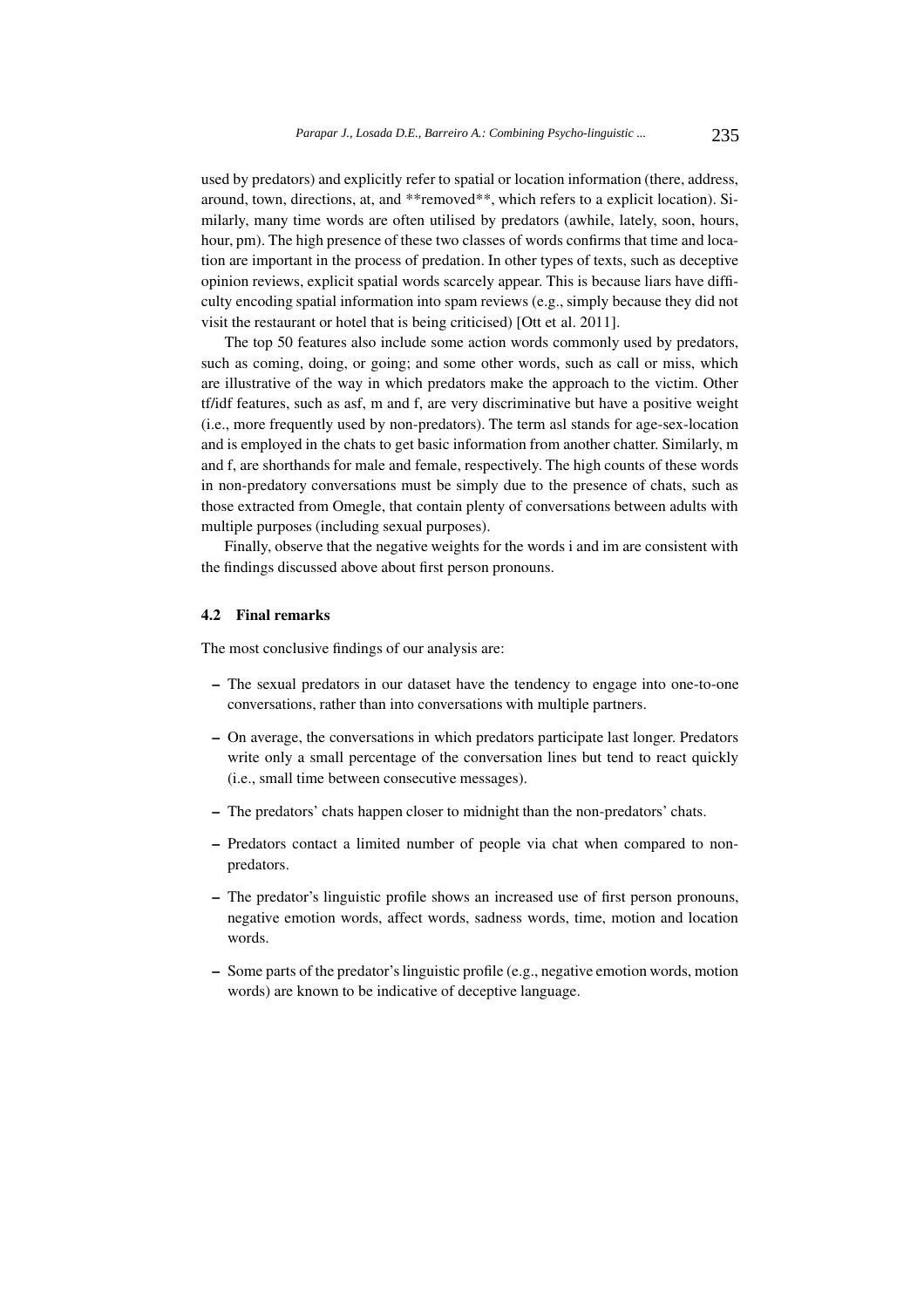– The process of predation, which includes stages such as deceptive trust development or approach, seems to have a clear influence on the linguistic style of the predators, showing a significant use of affect words, time, and location words.

# 5 Conclusions

In this paper we have presented effective automatic methods for detecting sexual predation in chatrooms. We have successfully shown that a learning-based method is a feasible way to approach this problem and we have proposed innovative sets of features to drive the classification of chat participants as predators or non-predators. Our experiments demonstrated that the set of features utilised and the relative weighting of the misclassification costs in the SVMs are two main factors that should be taken into account to optimise performance. Furthermore, we carefully analysed the relative importance of the classifier's features, as a preliminary effort to understand the psycholinguistic, contextual and behavioural characteristics of sexual predators in the Internet.

Our approach is promising for intelligence gathering and prioritisation of investigative resources. For instance, as a tool to assist police cybercrime units in their hunt for sexual predators in the Internet. Completely automating the process of gathering evidence to capture predators is far from reachable. However, new alert tools powered by intelligent classification technology would be very valuable to mark dangering situations that need to be monitored.

In the future, we plan to apply more evolved representations of the Internet subjects, taking into account the sequential process of predation. We also want to further study the discriminative characteristics of the predators, trying to validate our findings against other data sources, and applying alternative data analysis techniques.

#### Acknowledgments

This work was supported by the "Ministerio de Economía y Competitividad" of the Goverment of Spain under the research project TIN2012-33867.

## References

- [Androutsopoulos et al. 2000] Ion Androutsopoulos, John Koutsias, Konstantinos V. Chandrinos, and Constantine D. Spyropoulos. An experimental comparison of naive bayesian and keyword-based anti-spam filtering with personal e-mail messages. In *Proceedings of the 23rd annual international ACM SIGIR conference on Research and development in information retrieval*, SIGIR '00, pages 160–167, New York, NY, USA, 2000. ACM. ISBN 1-58113-226-3.
- [Bogdanova et al. 2012a] Dasha Bogdanova, Saint Petersburg, Paolo Rosso, and Thamar Solorio. On the Impact of Sentiment and Emotion Based Features in Detecting Online Sexual Predators. In *Proceedings of the 3rd Workshop on Computational Approaches to Subjectivity and Sentiment Analysis*, number July, pages 110–118, 2012a.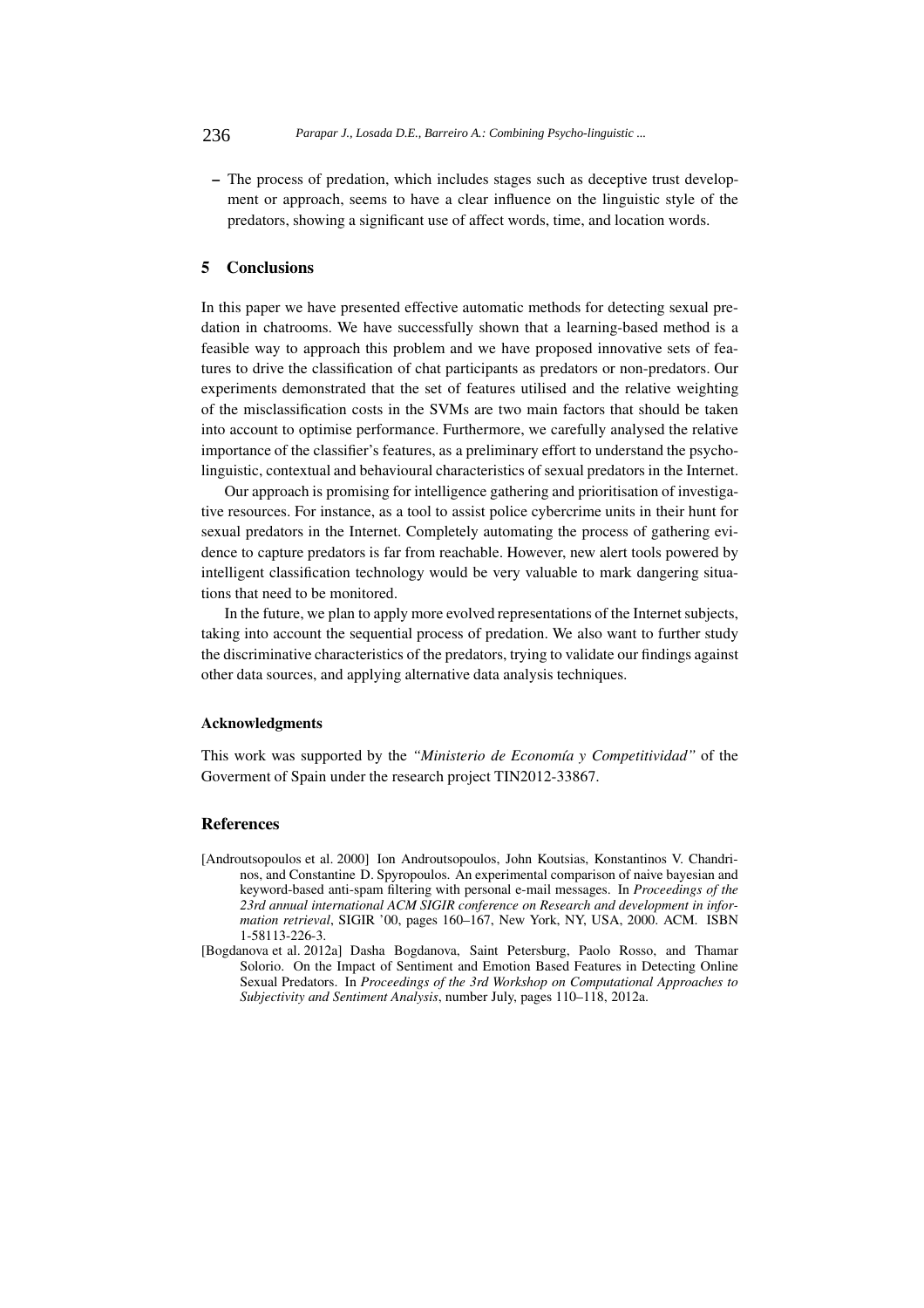- [Bogdanova et al. 2012b] Dasha Bogdanova, Saint Petersburg, Paolo Rosso, and Thamar Solorio. Modelling Fixated Discourse in Chats with Cyberpedophiles. In *Proceedings of the EACL 2012 Workshop on Computational Approaches to Deception Detection*, pages 86–90, 2012b.
- [Brank et al. 2002] Janez Brank, Marko Grobelnik, Natasa Milic-Frayling, and Dunja Mladenic. Feature selection using linear support vector machines. *Microsoft Research Technical Report*, 5(2):187–192, 2002. ISSN 15684539.
- [Chang and Lin 2008] Yin-wen Chang and Chih-jen Lin. Feature Ranking Using Linear SVM. *Journal of Machine Learning Research - Proceedings Track*, 3:53–64, 2008.
- [Cheng et al. 2011] Na Cheng, R. Chandramouli, and K.P. Subbalakshmi. Author gender identification from text. *Digital Investigation*, 8(1):78–88, July 2011. ISSN 17422876.
- [Diez et al. 2012] David M. Diez, Christopher D. Barr, and Mine Cetinkaya-Rundel. *OpenIntro Statistics: Second Edition*. CreateSpace Independent Publishing Platform, 2012.
- [Dumais et al. 1998] Susan Dumais, John Platt, David Heckerman, and Mehran Sahami. Inductive learning algorithms and representations for text categorization. In *Proceedings of the Seventh International Conference on Information and Knowledge Management*, CIKM '98, pages 148–155, New York, NY, USA, 1998. ACM. ISBN 1-58113-061-9.
- [Fan et al. 2008] Rong-En Fan, Kai-Wei Chang, Cho-Jui Hsieh, Xiang-Rui Wang, and Chih-Jen Lin. Liblinear: A library for large linear classification. *J. Mach. Learn. Res.*, 9:1871–1874, June 2008. ISSN 1532-4435.
- [Guyon et al. 2008] Isabelle Guyon, Constantin F. Aliferis, Gregory F. Cooper, André Elisseeff, Jean-Philippe Pellet, Peter Spirtes, and Alexander R. Statnikov. Design and analysis of the causation and prediction challenge. *Journal of Machine Learning Research - Proceedings Track*, 3:1–33, 2008.
- [Hancock et al. 2007] Jeffrey T. Hancock, Lauren E. Curry, Saurabh Goorha, and Michael Woodworth. On Lying and Being Lied To: A Linguistic Analysis of Deception in Computer-Mediated Communication. *Discourse Processes*, 45(1):1–23, December 2007.
- [Hsu et al. 2003] Chih-Wei Hsu, Chih-Chung Chang, and Chih-Jen Lin. A practical guide to support vector classification. Technical report, Department of Computer Science, National Taiwan University, 2003.
- [Ickes et al. 1999] William Ickes, Susan Reidhead, and Miles Patterson. Machiavellianism and self-monitoring: as different as "me" and "you". *Social Cognition*, 4:58–74, 1999.
- [Inches and Crestani 2012] Giacomo Inches and Fabio Crestani. Overview of the international sexual predator identification competition at PAN-2012. In *Proceedings of the PAN 2012 Lab Uncovering Plagiarism, Authorship, and Social Software Misuse (within CLEF 2012)*, 2012.
- [Joachims 2002] T. Joachims. *Learning to classify text using Suport Vector Machines: Methods, Theory and Algorithms*. Kluwer Academic Publishers, 2002.
- [Joachims 1998] Thorsten Joachims. Text categorization with suport vector machines: Learning with many relevant features. In *Proceedings of the 10th European Conference on Machine Learning*, ECML '98, pages 137–142, London, UK, UK, 1998. Springer-Verlag. ISBN 3- 540-64417-2.
- [Kianmehr and Alhajj 2008] K. Kianmehr and R. Alhajj. Effectiveness of support vector machine for crime hot-spots prediction. *Applied Artificial Intelligence*, 22(5):433—-458, 2008.
- [Lee and Estivill-Castro 2011] I. Lee and V. Estivill-Castro. Exploration of massive crime data sets through data mining techniques. *Applied Artificial Intelligence*, 25(5):362—-379, 2011.
- [Malesky 2007] L Alvin Malesky. Predatory online behavior: modus operandi of convicted sex offenders in identifying potential victims and contacting minors over the internet. *Journal of Child Sexual Abuse*, 16(2):23–32, January 2007. ISSN 1053-8712.
- [Marcum 2007] Catherine D Marcum. Interpreting the intentions of internet predators:an examination of online predatory behavior. *Journal of Child Sexual Abuse*, 16(4):99–114, January 2007. ISSN 1053-8712.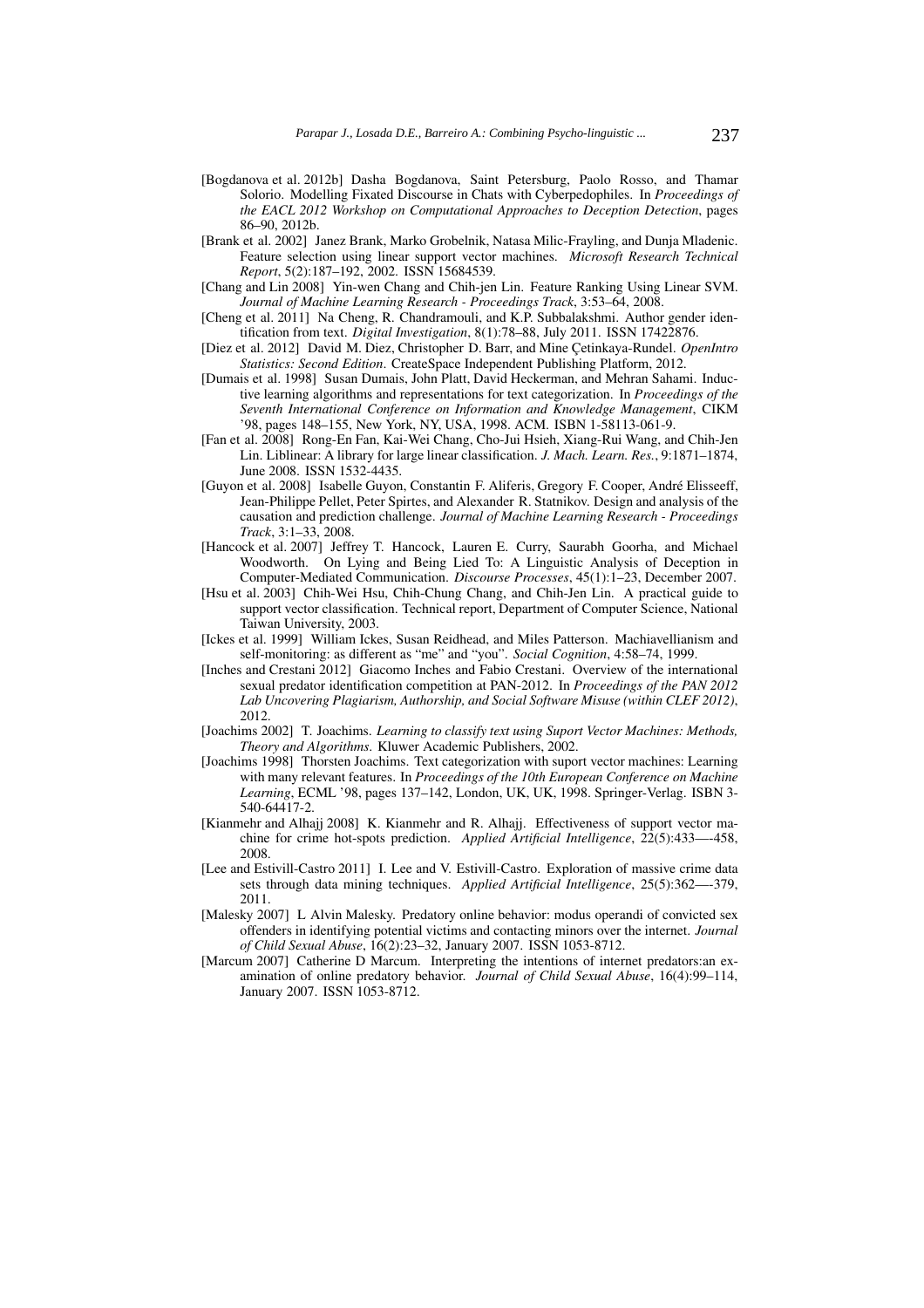- [Mcghee et al. 2011] India Mcghee, Jennifer Bayzick, April Kontostathis, Lynne Edwards, Alexandra Mcbride, and Emma Jakubowski. Learning to identify internet sexual predation. *Int. J. Electron. Commerce*, 15(3):103–122, April 2011. ISSN 1086-4415.
- [Mena 2003] J Mena. *Investigative data mining for security and criminal detection*. Boston, MA: Butterworth, 2003.
- [Mihalcea and Strapparava 2009] Rada Mihalcea and Carlo Strapparava. The lie detector: explorations in the automatic recognition of deceptive language. In *Proceedings of the ACL-IJCNLP 2009 Conference Short Papers*, ACLShort '09, pages 309–312, Stroudsburg, PA, USA, 2009. Association for Computational Linguistics.
- [Morris and Hirst 2012] Colin Morris and Graeme Hirst. Identifying Sexual Predators by SVM Classification with Lexical and Behavioral Features. In *CLEF (Online Working Notes/Labs/Workshop)*, 2012.
- [Nallapati 2004] Ramesh Nallapati. Discriminative models for information retrieval. In *Proceedings of the 27th annual international ACM SIGIR conference on Research and development in information retrieval*, SIGIR '04, pages 64–71, New York, NY, USA, 2004. ACM.
- [Newman et al. 2003] Matthew L. Newman, James W. Pennebaker, Diane S. Berry, and Jane M. Richards. Lying words: Predicting deception from linguistic styles. *Personality and Social Psychology Bulletin*, 29(5):665–675, 2003.
- [Nissan 2012] E. Nissan. An overview of data mining for combating crime. *Applied Artificial Intelligence*, 26(8):760—-786, 2012.
- [Ott et al. 2011] Myle Ott, Yejin Choi, Claire Cardie, and Jeffrey T. Hancock. Finding deceptive opinion spam by any stretch of the imagination. In *Proceedings of the 49th Annual Meeting of the Association for Computational Linguistics: Human Language Technologies - Volume 1*, HLT '11, pages 309–319, Stroudsburg, PA, USA, 2011. Association for Computational Linguistics.
- [Parapar et al. 2012] Javier Parapar, David E. Losada, and Alvaro Barreiro. A Learning-Based Approach for the Identification of Sexual Predators in Chat Logs. In *CLEF (Online Working Notes/Labs/Workshop)*, 2012.
- [Peersman et al. 2012] Claudia Peersman, Frederik Vaassen, Vincent Van Asch, and Walter Daelemans. Conversation Level Constraints on Pedophile Detection in Chat Rooms. In *CLEF (Online Working Notes/Labs/Workshop)*, 2012.
- [Pendar 2007] Nick Pendar. Toward spotting the pedophile: Telling victim from predator in text chats. In *Proc. First IEEE International Conference on Semantic Computing*, pages 235– 241, 2007.
- [Pennebaker and King 1999] James W. Pennebaker and Laura A. King. Linguistic styles: language use as an individual difference. *Journal of Personality and Social Psychology*, 77: 1296–1312, 1999.
- [Pennebaker et al. 2003] James W. Pennebaker, Matthias R. Mehl, and Kate G. Niederhoffer. Psychological aspects of natural language use: Our words, our selves. *Annual Review of Psychology*, 54(1):547–577, 2003.
- [Pennebaker et al. 2012] James W. Pennebaker, Cindy K. Chung, Molly Ireland, Amy Gonzales, and Roger J. Booth. The development and psychometric properties of LIWC2007, June 2012.
- [Rayson et al. 2001] Paul Rayson, Andrew Wilson, and Geoffrey Leech. Grammatical word class variation within the British National Corpus sampler. *Language and Computers*, 36 (1):295–306, 2001.
- [Salmasi and Gillam 2012] Anna Vartapetiance Salmasi and Lee Gillam. Quite Simple Approaches for Authorship Attribution, Intrinsic Plagiarism Detection and Sexual Predator Identification. In *CLEF (Online Working Notes/Labs/Workshop)*, 2012.

[Sebastiani 2002] Fabrizio Sebastiani. Machine learning in automated text categorization. *ACM Computing Surveys*, 34(1):1–47, 2002.

[Shalizi 2013] Cosma R. Shalizi. *Advanced Data Analysis from an Elementary point of view*. Cambridge University press, 2013.